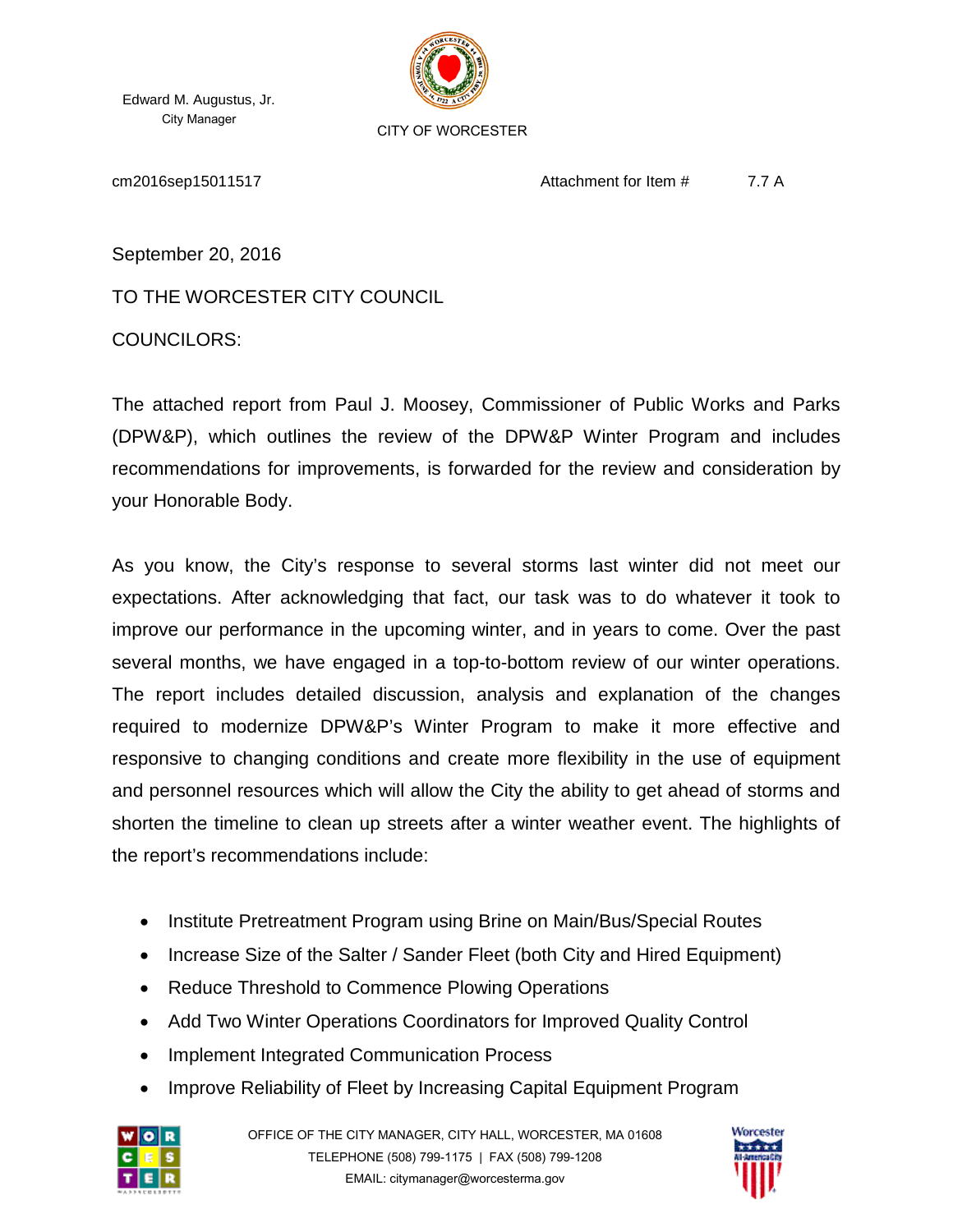Our top priority throughout this process was the desire to develop a plan that improves public safety. The attached recommendations will make the City safer. Some items require City Council action now to implement, including the approval of an increase to the hired equipment rates and an update to the salary ordinance to include a new rate category for Winter Operation Coordinator. In the coming weeks, I will be forwarding a recommendation for your approval of \$120,000 for four sander units as attachments to the new pretreatment trucks to make them more versatile, as well as a few other strategic pieces of equipment that will improve our snow operations. I will also look for City Council's support of a long term capital plan during the deliberation in the next Capital Budget.

This extensive review process included many DPW&P representatives and staff from other City departments to analyze current protocols, gather data, conduct surveys, identify vulnerabilities and make recommendations to improve the Winter Program. To ensure the review provided input from external industry experts and included interdepartmental coordination, a Winter Operations Committee was formed. In addition to Commissioner Moosey and Assistant Commissioner Matthew Labovites, the team included John K. Westerling, Director of Public Works, Hopkinton, MA, former DPW&P Commissioner Robert L. Moylan, Richard H. Fiske, Emergency Communications and Emergency Management Director, and Kathleen G. Johnson, Assistant City Manager and Human Resources Director. I would like to thank the staff and the Committee for all their work in this top-to-bottom review of our winter operations.

I have reviewed the new Winter Program plans and protocols with representatives from City departments including Police and Fire, the Worcester Public Schools, and the Worcester Regional Transit Authority. I appreciate their input and support of these recommendations.

Respectfully submitted,

p. M. Auguster

Edward M. Augustus, Jr. City Manager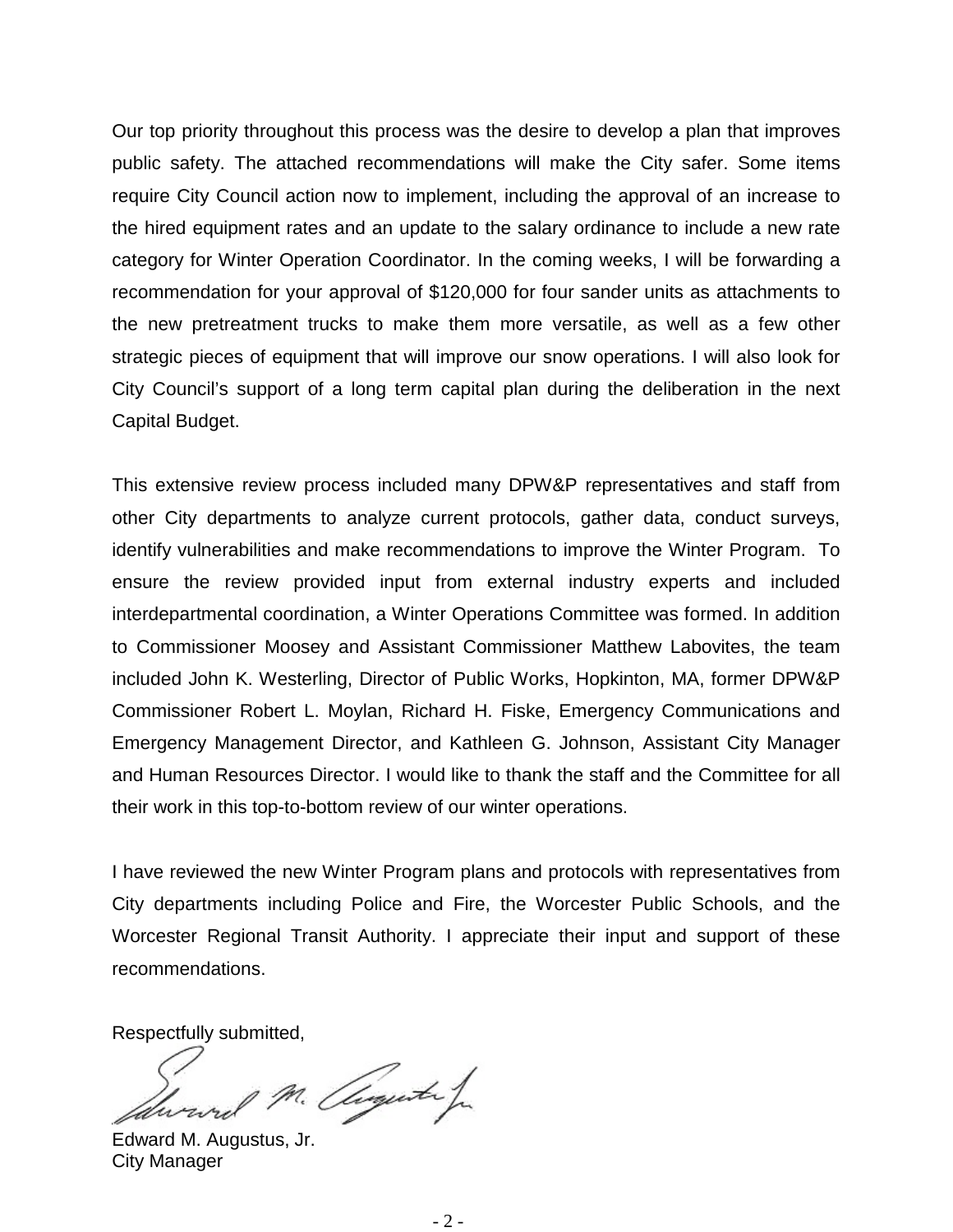

## **CITY OF WORCESTER, MASSACHUSETTS**

Department of Public Works and Parks

Paul J. Moosey, P.E. Commissioner of Public Works and Parks

- **To:** Edward M. Augustus, Jr., City Manager
- **From:** Paul J. Moosey, P.E., Commissioner of Public Works and Parks
- **Date:** September 15, 2016
- **Re:** Communication Relative to Snow Operations Review

#### **INTRODUCTION**

This report is a result of the difficult winter experienced recently. While this past winter was nowhere near as snowy as the previous winter, a number of vulnerabilities were made evident in the Winter Program. These difficulties, as well as our overarching goal to constantly review, evolve, and improve all of our major programs, have prompted a top-to-bottom review of all aspects of our Winter Program, leading us to identify all areas where improvement and updating are needed.

Worcester is the second-largest city in New England and is located in the heart of New England's "snow belt" where many winters see snowfall totals that are competitive with cities in upstate New York that have lake-effect snow. Having a surfeit of hilly and densely populated, three-decker neighborhoods, the City of Worcester is quite familiar with challenging winter conditions.

The Worcester DPW&P has always risen to the challenge to fight winter storms and conditions in a prompt, efficient, professional manner befitting one of the country's snowiest cities. The City has an award-winning program that is tailored to the specifics of our road system, topography, and neighborhoods. Over the years, there have been occasions where predicted and unpredicted circumstances led to difficulties in dealing with a particular storm and consequently resulted in less than satisfactory conditions for the motoring public. It has always been Standard Operating Procedure for DPW&P to analyze its performance at the end of the winter, as well as having a debriefing after difficult storm events, in order to learn and improve.

This year's review, however, is more comprehensive than a typical review. It is reflective of the fact that on at least two well-documented occasions, at the beginning and at the end of the winter season, the Program did not perform up to our usual standards leading to unacceptable delays in reaching satisfactory driving conditions. We are talking about winter in New England in a very hilly and snowy city, so there will indeed be periods of time during snow and ice events where driving is less than optimal. But all the issues identified and the subsequent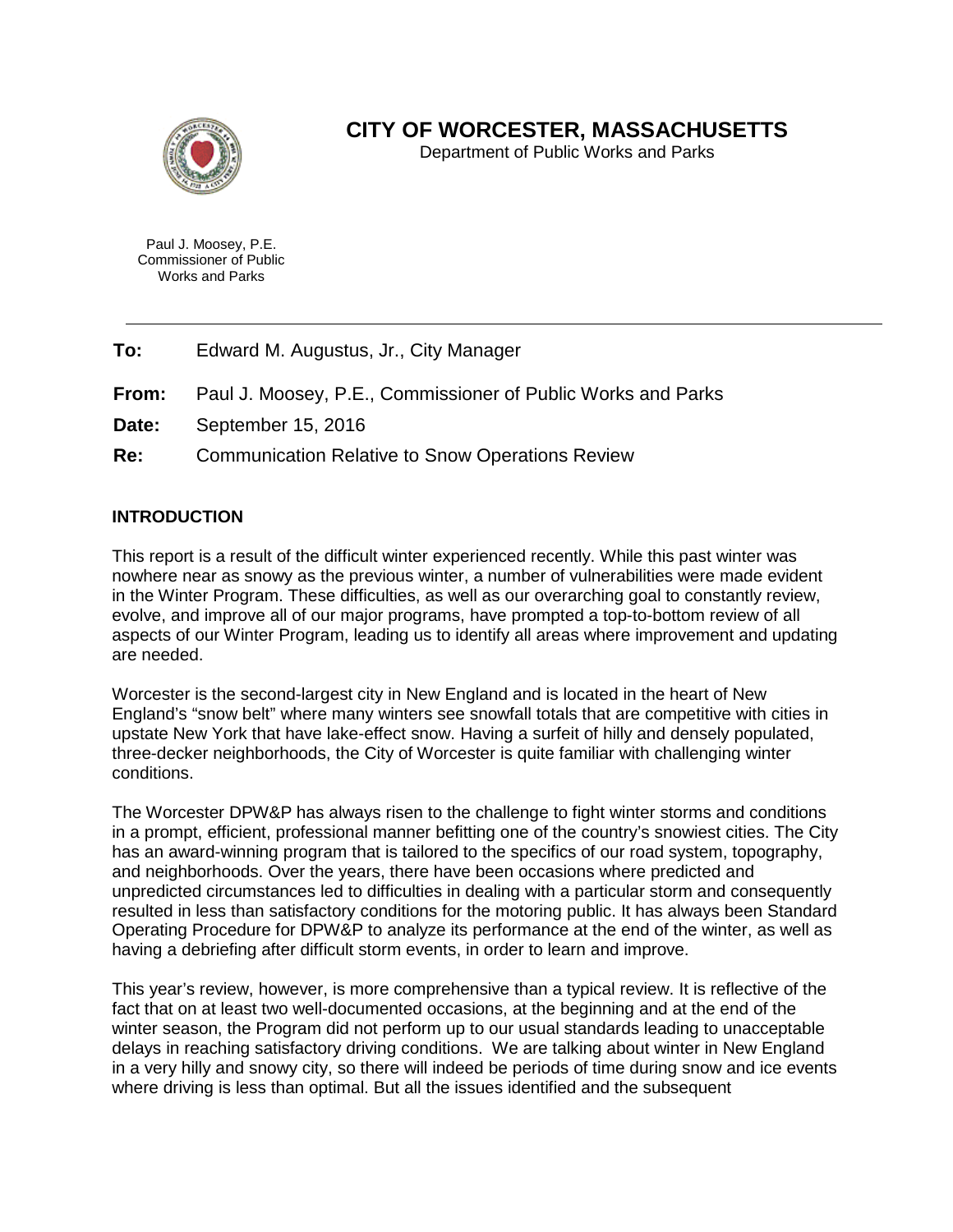recommendations in this report are aimed at reducing and minimizing those periods of time to the extent that is practical and feasible.

#### **EXISTING PROGRAM**

This section of the Winter Program Review is a brief description of the primary components of the Winter Program prior to this review. The Program is broken into three phases (pre-storm preparation and operations, storm operations, and post-storm operations), but there are many moving parts that require careful consideration and coordination. So as to not get into too lengthy a description of the components of each phase, straightforward, concise bullets will be utilized.

### *Pre-Storm Preparation and Operations:*

- Monitoring of multiple weather services (including contracted service) and miscellaneous weather media in lead-up to snowfall
- If major event/blizzard is forecast, contact hired equipment to assess readiness and consider need for pre-storm meeting with key City staff
- Upon narrowing of time window for start of snowfall, schedule outside team made up of 4 field snow inspectors and 1 supervisor and inside support staff to allow for necessary monitoring of salting operations upon start of snowfall
- Schedule necessary City equipment and hired equipment to accomplish anticipated preplowing salting
- If plowable event is likely, activate Winter Parking Ban for Declared Parking Ban streets 6-12 hours prior to anticipated plowing including all necessary public and private notifications

### *Storm Operations*

- Outside team monitors conditions upon commencement of snowfall to determine need to begin salting operations
- Inside supervisors monitor input from outside team and Road Weather Information System data that are in 4 strategically placed locations around the City that provide real time pavement condition data from City's quadrants to assist in determining timing for beginning salt operations on main lines. Salting typically commences just as conditions are beginning to transition to "slick"
- As storm event develops and main line salting is proceeding, all staff monitor conditions to determine need for plowing operations. Standard protocol for decades has been to typically start plowing operations as build-up / depth of snow on side streets approaches two (2) inches. This does vary for major snowstorms/blizzards and is dependent on time of day, temperature, anticipated traffic conditions, as well as other factors
- Upon the commencement of plowing operations (typical General Plowing operation), it is "all hands on deck" for duration of snowfall. Plowing operations usually encompasses 325-400 pieces of equipment (17% city and 83% hired) and includes a total of 425-475 people with support and supervisory staff. This effort typically lasts for 4 - 6 hours beyond the cessation of snowfall to ensure that all City streets are properly plowed full length and full width
- As completion of plowing operations comes into focus, a determination is made by winter operations management team as to type and scope of post-plowing salt and sand operations: necessary resources are scheduled to accomplish selected operation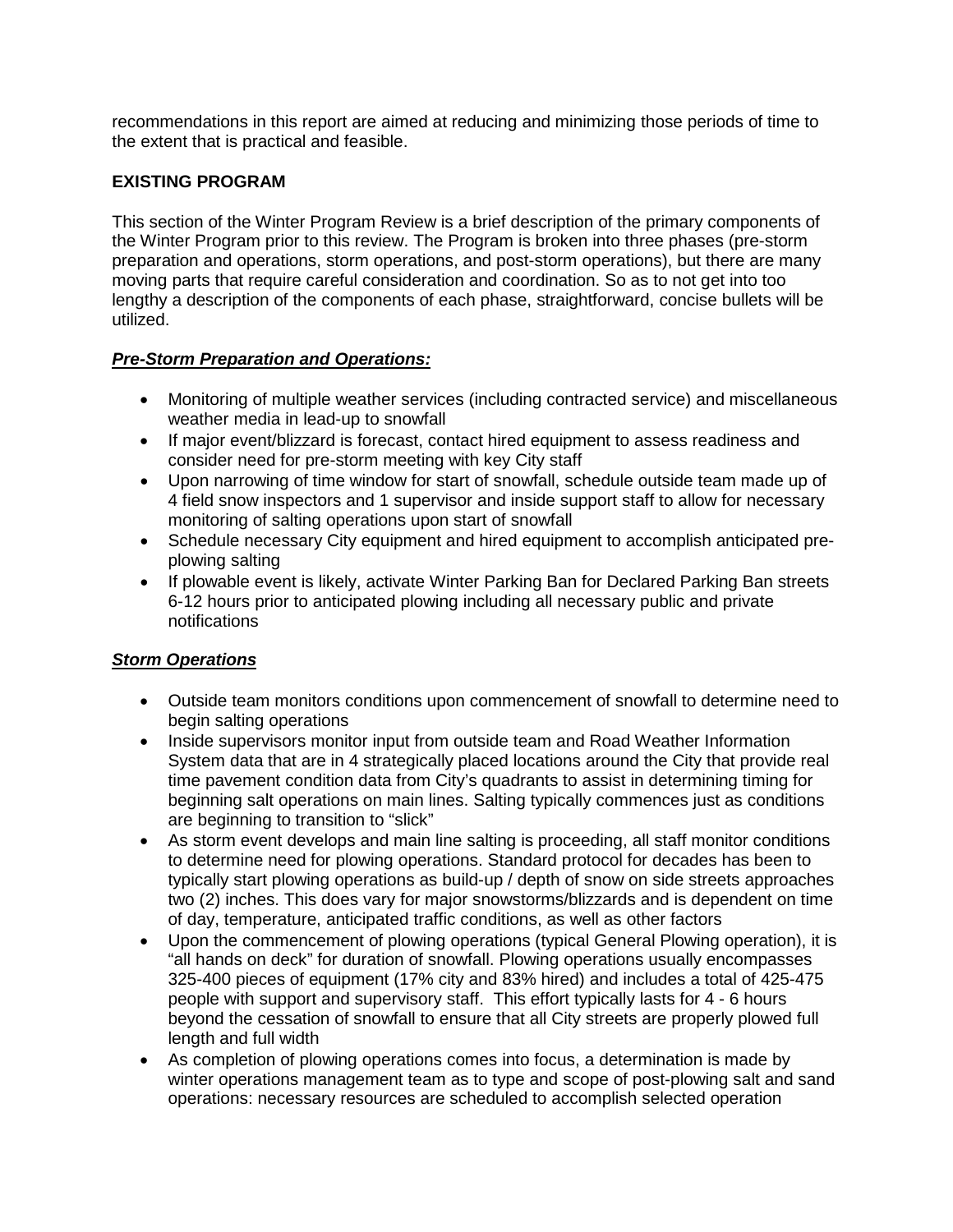Factors considered include time of day, day of week, commute and school timing, temperature (current and anticipated), status of equipment availability, and current availability of staff

#### *Post-Storm Operations*

- Scheduling and accomplishing clearing of the 23 miles of sidewalks DPW&P is responsible for
- Assessment of storm performance by winter operations management team
- Lifting of Declared Winter Parking Ban presuming sufficient time lag until next snow event
- Planning and assessment for next storm event including but not limited to: time duration until anticipated event and need for personnel rest and replenishment; equipment repair and readiness; and replenishment of material stocks (sand, salt, de-icing chemicals, plow edges, etc.)

#### BENCHMARKING

Below are 3 tables that show a comparison of statistics from Worcester and other New England cities that responded to our inquiry. All cities are unique and comparisons are difficult without some qualifiers but some general observations can be made. Boston is very high density and has a challenging street system that puts their costs multiples above the other cities. Worcester has the most challenging topography and combination of topography and density in and around the urban core. The other communities are relatively flat. Lowell, MA, Manchester NH, and Portland ME have declared parking bans that prohibit parking on any city street when in effect. The remaining cities have a combination of declared and permanent bans or declared bans. Only Manchester NH has GPS on all equipment. Worcester has GPS only on sanders, the remaining cities do not use this technology. Boston, Springfield, and Worcester are the most dependent on hired equipment with 74%, 89%, and 83% respectively. These cities also have the most lane miles to maintain.

|                       | Avg.<br><b>Annual</b><br><b>Snowfall</b><br>(Inches) | <b>Population</b> | Land<br>$Area -$<br>Sq. miles | <b>Center</b><br>Lane<br><b>Miles</b> | <b>Topography</b>                                                                                                                                                       |
|-----------------------|------------------------------------------------------|-------------------|-------------------------------|---------------------------------------|-------------------------------------------------------------------------------------------------------------------------------------------------------------------------|
| <b>Boston, MA</b>     | 48"                                                  | 639,600           | 48.3                          | 850                                   | Asphalt roadways,<br>straightaways, hills, bridges,<br>dead ends, alleyways                                                                                             |
| Lowell, MA            | 55"                                                  | 108,500           | 13.6                          | 250                                   | Majority is flat with small<br>sections of hills                                                                                                                        |
| <b>Manchester, NH</b> | 67"                                                  | 110,000           | 33.1                          | 411                                   | Elevations range from about<br>200 ft. along Merrimack<br>River to 580 on Wellington<br>Hill. Manchester is drained<br>by the Merrimack River and<br>Piscataquog River. |

#### TABLE 1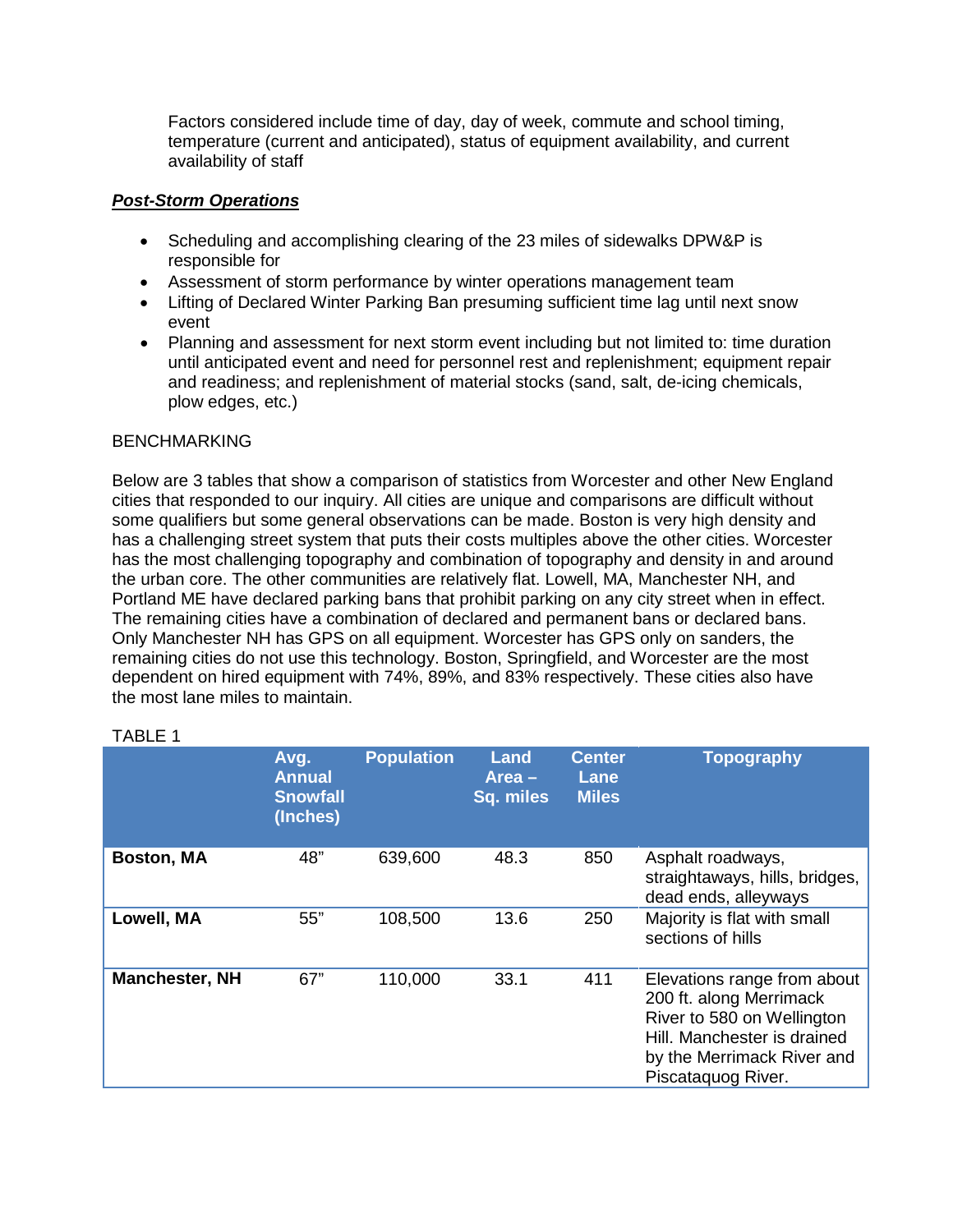| <b>New Bedford, MA</b> | 33" | 95,000  | 20.0 | 300 | All asphalt roads                                                                                                   |
|------------------------|-----|---------|------|-----|---------------------------------------------------------------------------------------------------------------------|
| Portland, ME           | 70" | 66,300  | 21.3 | 236 | Coastal plain                                                                                                       |
| Springfield, MA        | 61" | 156,800 | 31.9 | 500 | Rolling hills from the river<br>then starts to flatten out                                                          |
| <b>Worcester, MA</b>   | 62" | 182,500 | 37.4 | 515 | Steep grades with a dense<br>urban core surrounded by<br>dense residential area with<br>limited off-street parking. |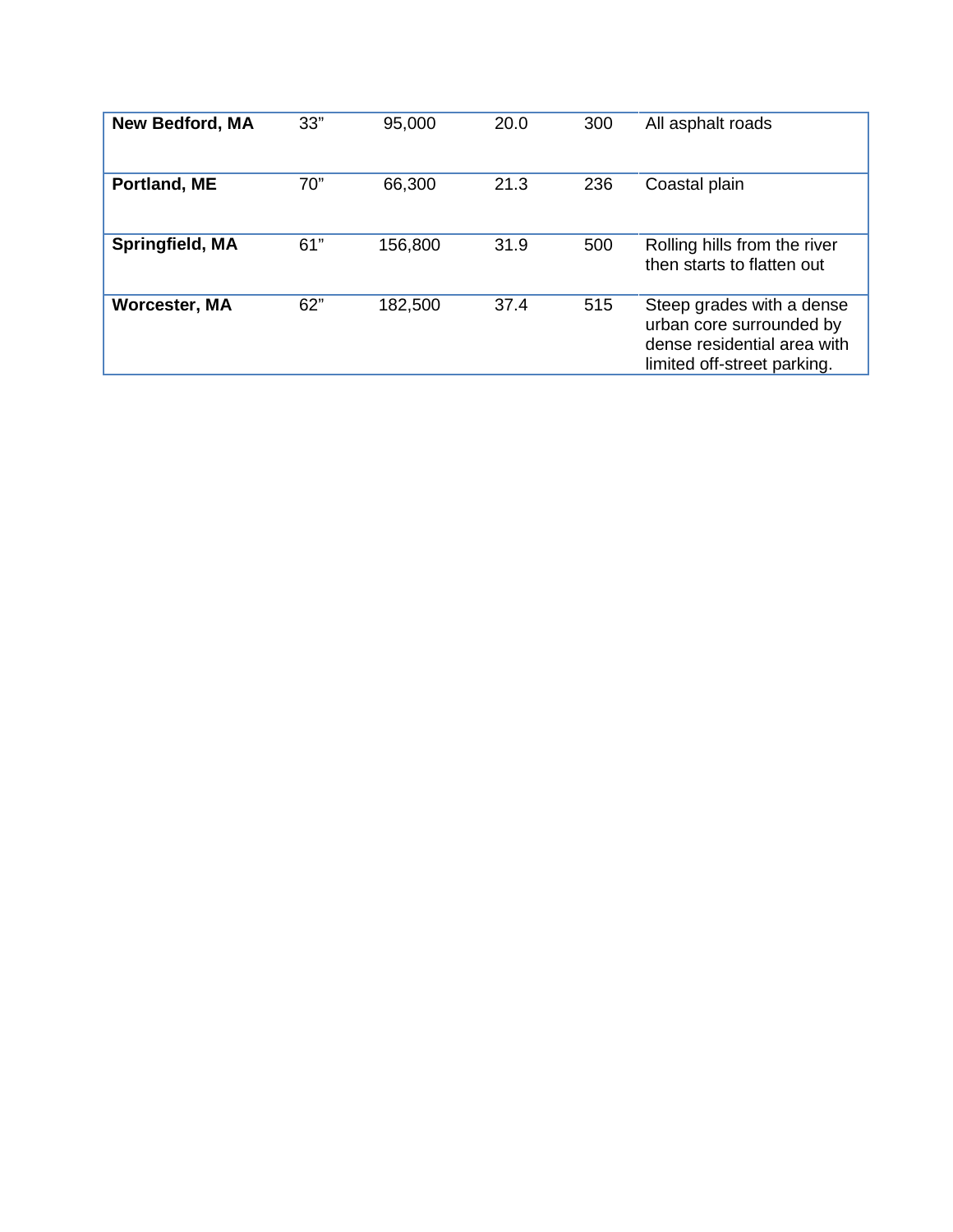## **TABLE 2**

|                           | # Plows &<br><b>Sanding</b><br><b>Equipment</b> | # Plows &<br><b>Sanding</b><br><b>Equipment</b><br><b>Owned</b> | # Plows &<br><b>Sanding</b><br><b>Equipment</b><br><b>Hired</b> | % of Hired<br><b>Equipment</b> | <b>Description of Prep/De-ice Methodology</b>                                                                                                                                                                                                                                                                                              |
|---------------------------|-------------------------------------------------|-----------------------------------------------------------------|-----------------------------------------------------------------|--------------------------------|--------------------------------------------------------------------------------------------------------------------------------------------------------------------------------------------------------------------------------------------------------------------------------------------------------------------------------------------|
| Boston, MA                | 500                                             | 130                                                             | 370                                                             | 74%                            | Sodium chloride to pretreat hills, bridges,<br>and all roadways 1 hour prior to event                                                                                                                                                                                                                                                      |
| Lowell, MA                | 175                                             | 105                                                             | 70                                                              | 40%                            | Salt distributed on routes prior to or as<br>precipitation commences                                                                                                                                                                                                                                                                       |
| <b>Manchester, NH</b>     | 46                                              | 46                                                              | $\mathbf 0$                                                     | 0%                             | Brine major streets before most snow<br>storms                                                                                                                                                                                                                                                                                             |
| New Bedford,<br><b>MA</b> | 120                                             | 120                                                             | $\Omega$                                                        | 0%                             | We use magnesium chloride. Sanders have<br>tanks on board that inject the salt as it is<br>spread. We will pre-salt roads with the<br>mixture. Usually results in black roads with<br>no ice-pack afterwards.                                                                                                                              |
| Portland, ME              | 40                                              | 36                                                              | 4                                                               | 10%                            | Just prior to start of snowfall, we treat 23<br>critical intersections w/pre wetted salt at an<br>application rate 300 lbs/lane mile. Start of<br>storm, we field 8 salt units to treat 8 primary<br>sand & salt routes, all major arterial roads,<br>using different materials and different<br>applications depending on type of precip. |
| Springfield, MA           | 196                                             | 21                                                              | 175                                                             | 89%                            | Use liquid calcium with salt and will pretreat<br>as the precipitation starts                                                                                                                                                                                                                                                              |
| <b>Worcester, MA</b>      | 457                                             | 77                                                              | 380                                                             | 83%                            | Salt application at onset of snowfall.<br>Calcium chloride used depending on<br>temperature.                                                                                                                                                                                                                                               |

#### **TABLE 3**

|                       | <b>GPS</b> | <b>Description of</b><br>Technologies/<br><b>Procedures</b>                                      | <b>Snow Parking Ban</b>                                                                  | <b>Annual Snow</b><br><b>Removal</b><br><b>Budget</b> | <b>How Budgets Are</b><br><b>Established</b>                  |
|-----------------------|------------|--------------------------------------------------------------------------------------------------|------------------------------------------------------------------------------------------|-------------------------------------------------------|---------------------------------------------------------------|
| Boston, MA            | No         | Looking into GPS<br><b>Tracking System</b>                                                       | Permanent and<br>Declared Ban                                                            | \$23,000,000                                          | Historical averaging                                          |
| Lowell, MA            | <b>No</b>  |                                                                                                  | Declared Ban - no<br>parking on any street in<br>the city                                | \$1,200,000                                           | N/A                                                           |
| <b>Manchester, NH</b> | Yes        | Automatic vehicle<br>locating systems to<br>track mileages,<br>routes, and efficacy<br>of fleet. | Permanent and<br>Declared Ban - No<br>parking on all city streets<br>during declared ban | \$1,200,000                                           | They make an<br>assumption of 11 storms                       |
| New Bedford,<br>ΜA    | No.        |                                                                                                  | Declared Ban                                                                             | \$500,000                                             | Budget \$500,000 per<br>year, independent of any<br>estimates |
| Portland, ME          | No.        |                                                                                                  | Declared Ban - No<br>parking on city streets                                             | \$1,165,512                                           | Base the budget on 8 full<br>plowing storms                   |
| Springfield, MA       | No.        |                                                                                                  | Declared Ban                                                                             | \$1,591,250                                           | N/A                                                           |
| <b>Worcester, MA</b>  | Yes        | <b>GPS</b> for<br>sanders/salters.                                                               | Permanent and<br>Declared Ban                                                            | \$4,000,000                                           | Based on average winter                                       |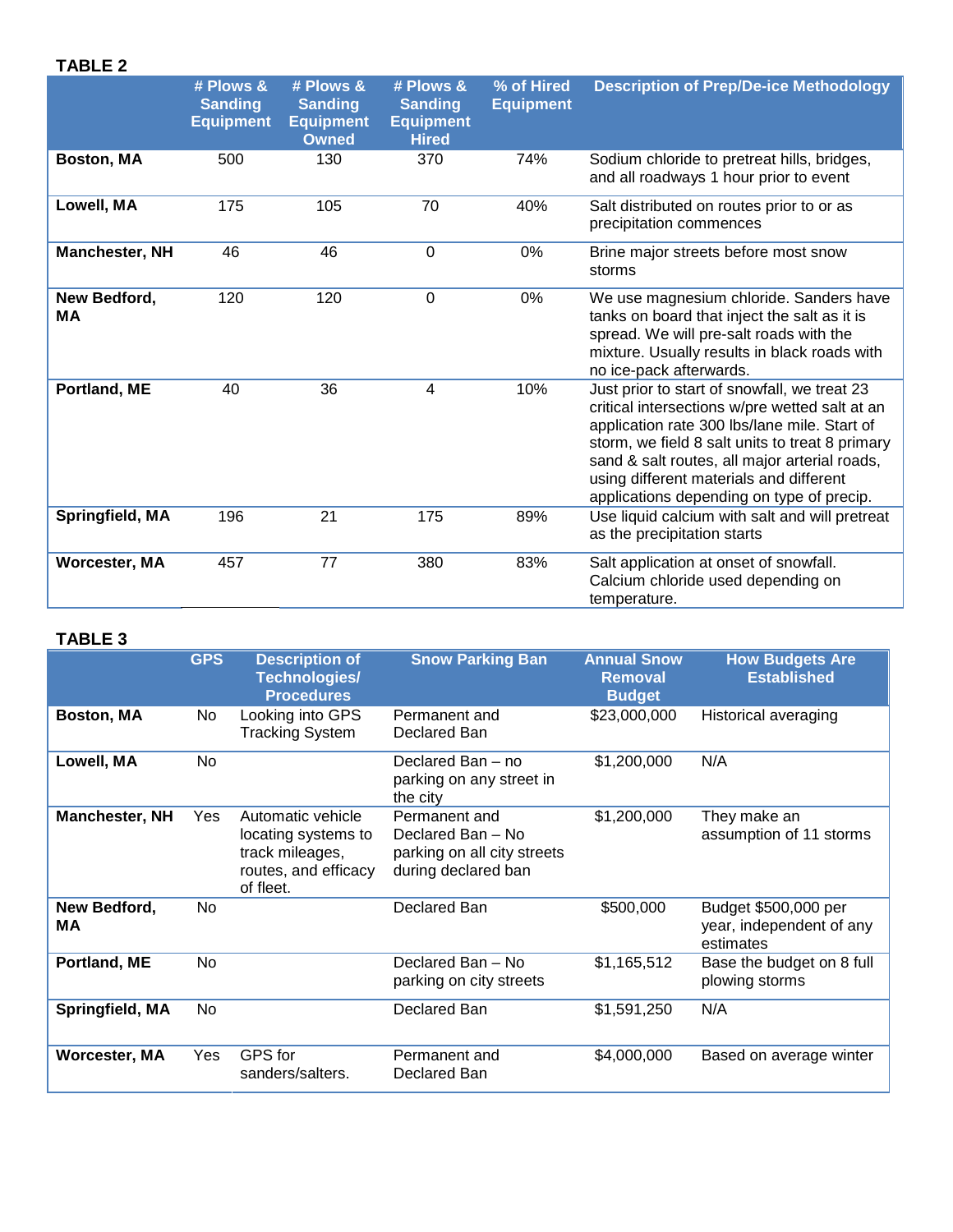The following table shows a comparison of rates paid by Worcester, Springfield, Marlboro, Leominster, and MassDOT for hired equipment from last winter. These cities were chosen because they are closer to Worcester than other cities in the previous comparison and rates were available. Worcester's rates are slightly above Leominster and Springfield and slightly below Marlboro's for plows. MassDOT rates are above Worcester in most categories. Of note is Worcester rates for the two large sander categories are the lowest and significantly below DOT rates.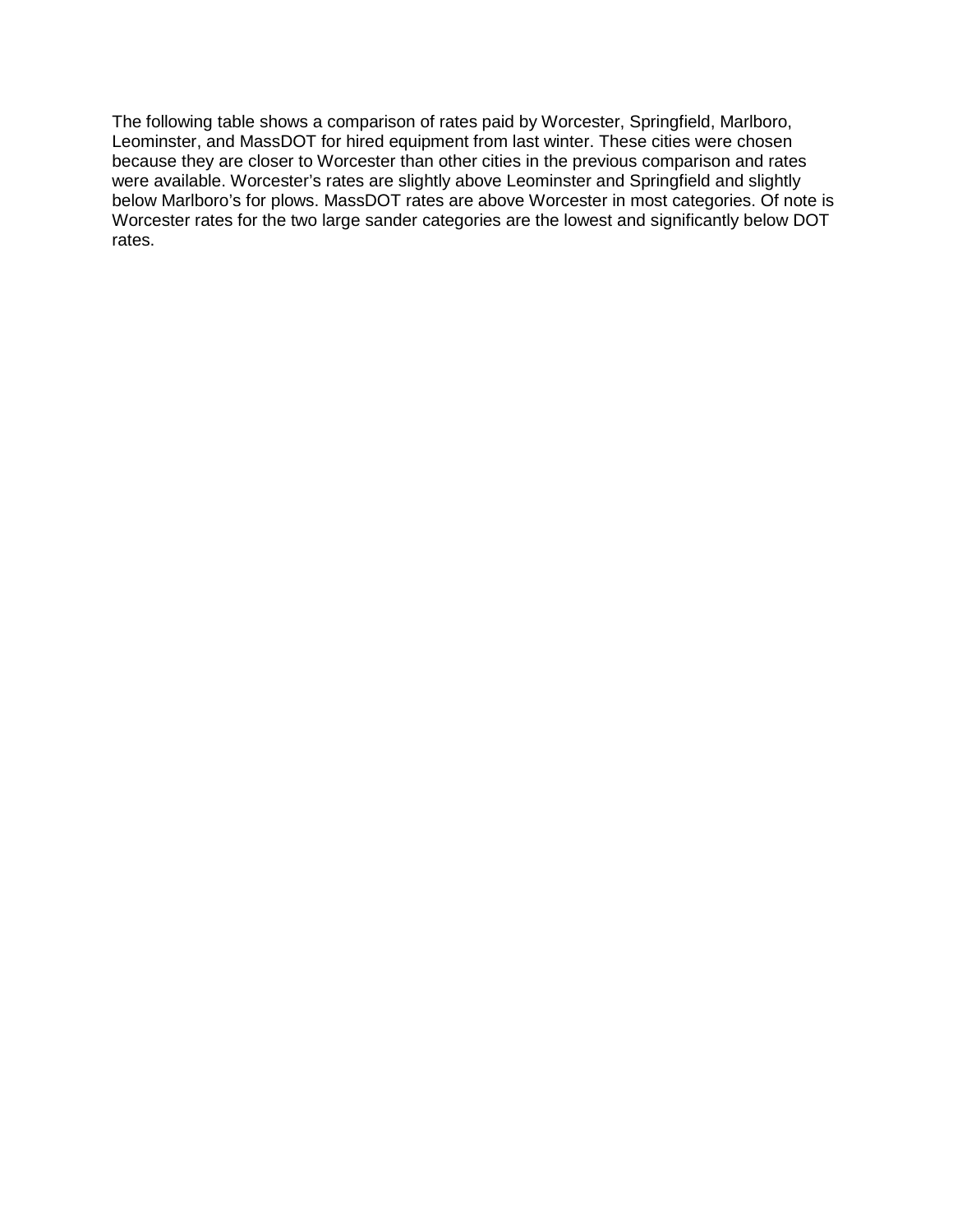#### **HIRED EQUIPMENT RATES FOR 2015 - 2016 SEASON**

|                                           | <b>CITY OF</b><br><b>WORCESTER</b><br><b>HOURLY</b><br><b>RATES</b> | <b>WORC</b><br><b>PRE-DEC</b><br><b>BONUS</b><br><b>RATE</b> | <b>MASSDOT</b>               | <b>EARLY OR</b><br><b>EXTENDED</b><br>SEASON <sup>1</sup> | <b>MASSDOT</b><br><b>EARLY</b><br><b>SIGNUP</b><br>RATE <sup>2</sup> | <b>EARLY</b><br><b>SIGNUP</b><br><b>EXTENDED</b><br><b>SEASON</b><br>RATE <sup>2</sup> | <b>SPRINGFIELD</b>           | <b>MARLBORO</b>              | <b>LEOMINSTER</b>            |
|-------------------------------------------|---------------------------------------------------------------------|--------------------------------------------------------------|------------------------------|-----------------------------------------------------------|----------------------------------------------------------------------|----------------------------------------------------------------------------------------|------------------------------|------------------------------|------------------------------|
| <b>EQUIPMENT TYPE</b><br><b>PLOWING</b>   | <b>HOURLY</b><br><b>RATE</b>                                        | <b>HOURLY</b><br><b>RATE</b>                                 | <b>HOURLY</b><br><b>RATE</b> | <b>HOURLY</b><br><b>RATE</b>                              | <b>HOURLY</b><br><b>RATE</b>                                         | <b>HOURLY</b><br><b>RATE</b>                                                           | <b>HOURLY</b><br><b>RATE</b> | <b>HOURLY</b><br><b>RATE</b> | <b>HOURLY</b><br><b>RATE</b> |
| Pick-up 3/4 ton                           | \$60.00                                                             | \$70.00                                                      | \$72.10                      | \$72.10                                                   | \$72.10                                                              | \$72.10                                                                                | \$55.00                      | \$58.00                      | \$70.00                      |
| Over 11,000 GVW 6 x 6                     | \$70.00                                                             | \$80.00                                                      | \$78.43                      | \$83.43                                                   | \$83.93                                                              | \$88.93                                                                                | \$62.00                      |                              | \$85.00                      |
| Over 11,000 GVW 6 x 6 S                   | \$75.00                                                             | \$85.00                                                      | \$89.43                      | \$94.43                                                   | \$94.93                                                              | \$99.93                                                                                |                              |                              |                              |
| 6 Wheel 34,999 GVW                        |                                                                     |                                                              | \$91.56                      | \$96.56                                                   | \$97.06                                                              | \$102.06                                                                               | \$75.00                      | \$100.00                     | \$90.00                      |
| Over 35,000 GVW 2 axle                    | \$87.00                                                             | \$97.00                                                      | \$107.94                     | \$112.94                                                  | \$113.44                                                             | \$118.44                                                                               | \$85.00                      | \$110.00                     |                              |
| Over 35,000 GVW 2 axle<br>Sander          | \$92.00                                                             | \$102.00                                                     | \$138.94                     | \$143.94                                                  | \$144.44                                                             | \$149.44                                                                               |                              |                              |                              |
| Backhoe 4 x 4                             | \$90.00                                                             | \$100.00                                                     | \$80.62                      | \$85.62                                                   | \$86.12                                                              | \$91.12                                                                                |                              | \$105.00                     |                              |
| Backhoe 4 x 4 reversible<br>plow          | \$95.00                                                             | \$105.00                                                     | \$86.12                      | \$91.12                                                   | \$91.62                                                              | \$96.62                                                                                |                              | \$110.50                     |                              |
| Loader Cat 920 equal                      | \$95.00                                                             | \$105.00                                                     | \$94.90                      | \$99.90                                                   | \$100.40                                                             | \$105.40                                                                               | \$91.00                      |                              | \$90.00                      |
| Loader Cat 930 equal                      | \$97.00                                                             | \$107.00                                                     | \$94.90                      | \$99.90                                                   | \$100.40                                                             | \$105.40                                                                               | \$91.00                      |                              | \$90.00                      |
| Over 35,000 GVW 3 axle                    | \$100.00                                                            | \$110.00                                                     | \$117.93                     | \$122.93                                                  | \$123.43                                                             | \$128.43                                                                               | \$91.00                      | \$115.00                     | \$95.00                      |
| Loader Cat 944 equal                      | \$101.00                                                            | \$111.00                                                     | \$94.90                      | \$99.90                                                   | \$100.40                                                             | \$105.40                                                                               |                              |                              | \$90.00                      |
| Grader over 20,000 GVW                    | \$102.00                                                            | \$112.00                                                     | \$122.64                     | \$127.64                                                  | \$128.14                                                             | \$133.14                                                                               |                              |                              | \$100.00                     |
| Over 35,000 GVW 3 axle<br>reversible plow | \$105.00                                                            | \$115.00                                                     | \$123.43                     | \$128.43                                                  | \$128.93                                                             | \$133.93                                                                               | \$93.00                      | \$126.00                     | \$100.00                     |
| Over 35,000 GVW 3 axle<br>Sander          | \$105.00                                                            | \$115.00                                                     | \$153.93                     | \$158.93                                                  | \$159.43                                                             | \$164.43                                                                               | \$91.00                      |                              |                              |
| Grader over 28,000 GVW                    | \$106.00                                                            | \$116.00                                                     | \$122.64                     | \$127.64                                                  | \$128.14                                                             | \$133.14                                                                               |                              | \$125.00                     | \$100.00                     |
| Loader Cat 950 equal                      | \$110.00                                                            | \$120.00                                                     | \$117.22                     | \$122.22                                                  | \$123.22                                                             | \$128.22                                                                               | \$96.00                      | \$117.00                     | \$105.00                     |
| Loader Cat 966 equal                      | \$112.00                                                            | \$122.00                                                     | \$117.22                     | \$122.22                                                  | \$123.22                                                             | \$128.22                                                                               | \$96.00                      | \$117.00                     | \$105.00                     |
| <b>EQUIPMENT TYPE</b><br><b>SANDING</b>   | <b>HOURLY</b><br><b>RATE</b>                                        | <b>HOURLY</b><br><b>RATE</b>                                 | <b>HOURLY</b><br><b>RATE</b> | <b>HOURLY</b><br><b>RATE</b>                              | <b>HOURLY</b><br><b>RATE</b>                                         | <b>HOURLY</b><br><b>RATE</b>                                                           | <b>HOURLY</b><br><b>RATE</b> | <b>HOURLY</b><br><b>RATE</b> | <b>HOURLY</b><br><b>RATE</b> |
| Small sander                              | \$55.00                                                             | \$65.00                                                      |                              |                                                           |                                                                      |                                                                                        |                              |                              |                              |
| Medium sander                             | \$60.00                                                             | \$70.00                                                      |                              |                                                           |                                                                      |                                                                                        |                              | \$73.50                      |                              |
| Large sander                              | \$73.00                                                             | \$83.00                                                      | \$138.94                     | \$143.94                                                  | \$144.44                                                             | \$149.44                                                                               | \$80.00                      | \$80.00                      | \$75.00                      |
| X large sander                            | \$80.00                                                             | \$90.00                                                      | \$153.93                     | \$158.93                                                  | \$159.43                                                             | \$164.43                                                                               | \$85.00                      | \$92.00                      | \$105.00                     |

<sup>1</sup> Early or Extended Season rates apply before Dec 1st and after March 31<sup>st</sup>.

<sup>2</sup>Mass DOT early sign-up rate applies to vehicles committed by Sept 30<sup>th</sup>.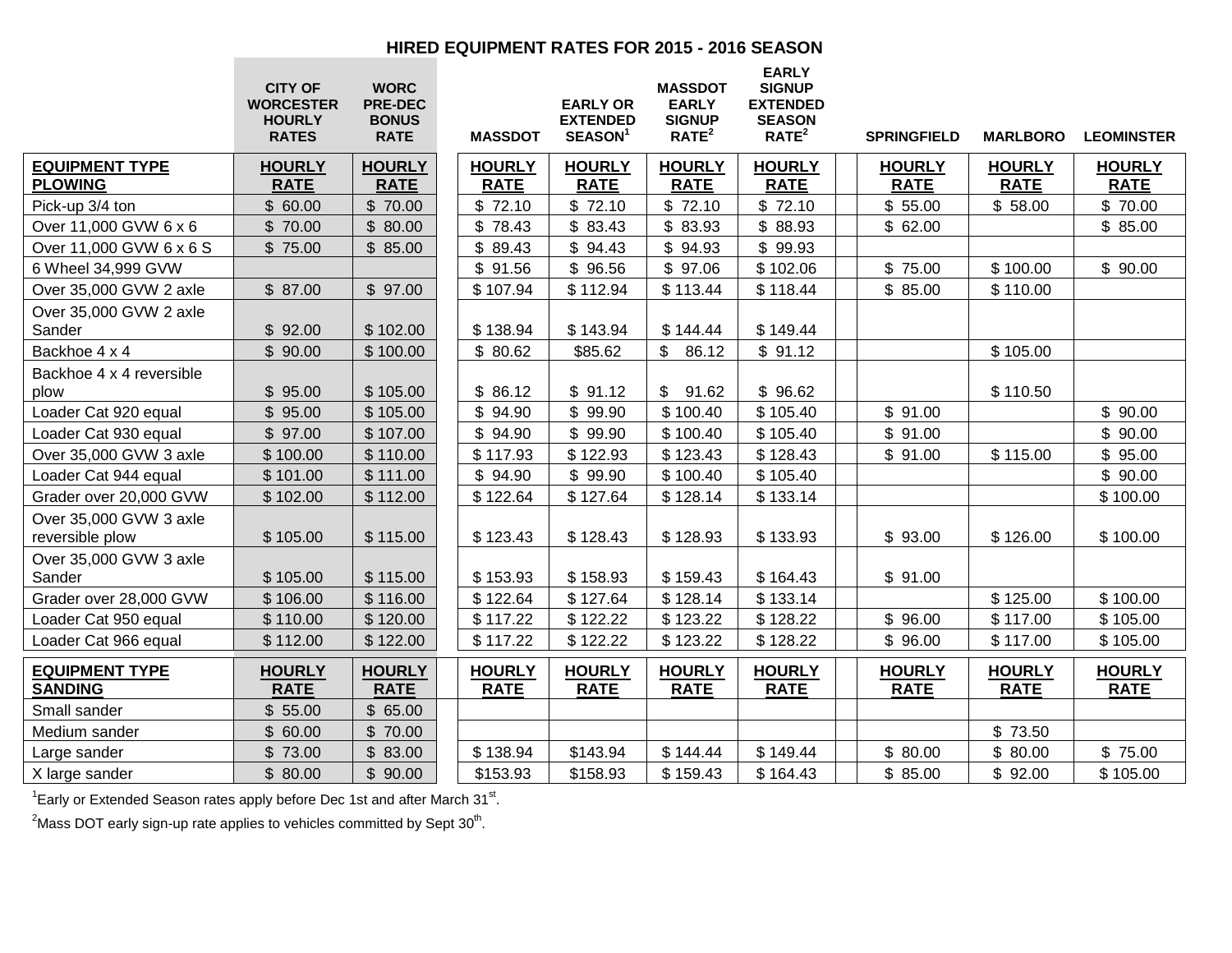## **VULNERABILITIES AND RECOMMENDATIONS**

This section of the report describes the Vulnerability Analysis that was performed as part of the assessment of the Winter Program. The intent is to identify all areas of the Program that can be improved and/or updated in order to meet the overarching goal and objective of the entire Winter Program that is "*to keep streets open and essential traffic moving, and return streets to normal condition as soon as is possible."* Based on this analysis, DPW&P is recommending changes to the Snow & Ice Program that will result in shorter times to complete winter operations, increase quality control, short and long term fleet upgrades, and improved communications.

## *Identified Vulnerability #1: Sander / Salter Fleet Size*

The size of the sander and salter fleet available to DPW&P has held relatively steady over the course of the last 15-20 years. But the size of the fleet (made up of both City equipment and hired equipment, with the majority being hired) is no longer sufficient to reliably and dependably achieve the city's objectives and goals throughout long-duration events, or early and late season events. A number of factors have led to this conclusion with the single biggest factor being recent difficulties completing sanding and salting in a timely fashion during both early and late season snow events, when contractors could potentially be busy with more lucrative general construction. This was the major factor responsible for the problems in April of this past winter when, after 36 hours of on-and-off snow and salting and plowing operations during Sunday April 3<sup>rd</sup> and Monday April 4<sup>th</sup>, the intent was to sand and salt in the overnight hours of April  $4<sup>th</sup>$  -  $5<sup>th</sup>$ , and streets to be in "normal" condition for the morning commute on Tuesday, April  $5<sup>th</sup>$ . A substantially reduced number of sanders as well as the need to transition back to main line salting during the overnight led to slippery conditions during the morning commute, which was 8-10 hours after the completion of plowing operations Monday evening. Unfortunately, due to warmer than normal temps in March, many contractors had already converted their equipment back to general construction configuration or had taken their dedicated sanders off the road due to significant insurance increases that begin April 1<sup>st</sup>. Additionally, the bar is constantly being raised to get streets back to normal condition more expeditiously. The motoring public is becoming less tolerant of any inconvenience (this is obviously not unique to Worcester) and the "window of time" necessary to accomplish salting and sanding must be reduced to the extent possible.

### *Recommendation*

Depending on conditions, DPW&P has historically needed 12 hours or more to salt main arteries and bus routes and sand local streets with grades. In the past, flat streets were only treated as needed such as after an ice event. In the most recent seasons, treating the entire city has become standard practice, further increasing the time required. The most important goal to improve the overall quality of the Snow & Ice Program is to reduce the time needed to complete this process, whether it's a sand and salt only event or following a plowing operation. In either case, a substantial time reduction will reduce the public's exposure to untreated roads. The method to achieve this most important goal is to increase the sander/salter fleet. This increase in fleet size will not only reduce the time it takes to treat roadways, it will add depth to equipment available for times when large percentages of the fleet are unavailable. Last winter, a total of 56 sanders were available, 36 of which are hired, which is a typical year. Of the 56 units of the average number available for an event was 28. This is also what we have seen over years of experience. The average number of truck hours to complete an operation is approximately 300. This number can vary widely based on conditions, time of day, and the application and is only presented for comparison. In order to make a substantial impact on the time involved in this process, a sander fleet between 75 and 80 vehicles is needed. All of the recommended

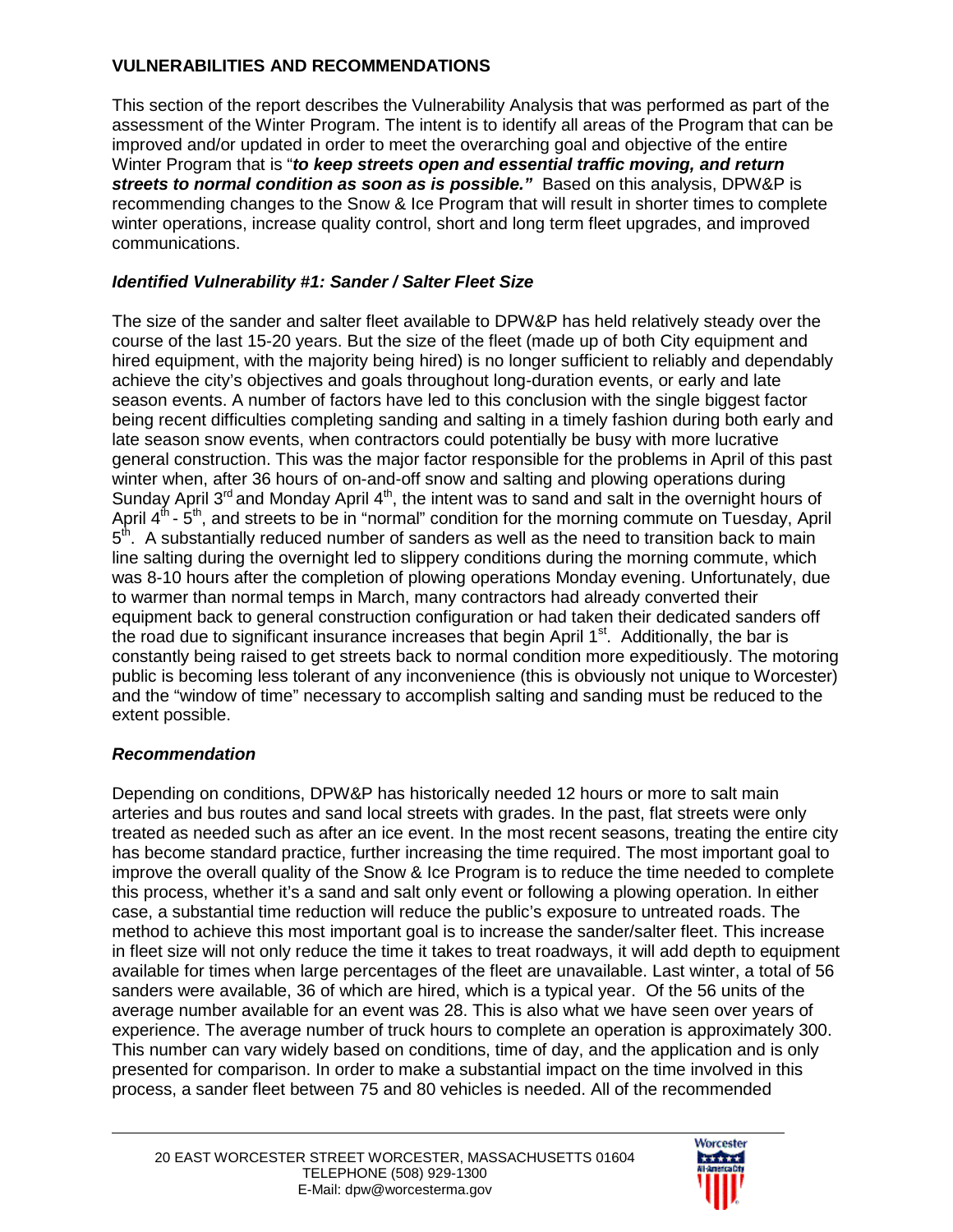increases would be in the two large sander/salter categories. If the fleet grows to 80 and 50 are available on a given winter event, the average time to complete an operation based on the above number, would be 6 hours. It is recommended that no more than four sander/salters be added to the city fleet with the remaining number being hired equipment. It is unknown if the industry can produce this number of additional vehicles. If we do not offer hourly rates closer to MassDOT's paid rates, who advertised heavily in the last two years, we will likely lose equipment numbers. Therefore, DPW&P is recommending the two large sander classifications be raised from \$73.00 and \$80.00 per hour to \$110.00 and \$120.00 per hour. These numbers are still below MassDOT's rates of \$138.94 and \$153.93 but close enough to attract equipment owners who may prefer to work for Worcester. Worcester does have an advantage to offer hired sander/salters in that we give all equipment an opportunity at every event, as well as providing expeditious payment.

Below are recommended changes in rates for all equipment for the 2016-2017 snow season. In addition to the \$10.00 per hour bonus for equipment reporting before December 1st for snow events, an equal bonus for post March 31st is recommended. For early and late season events, when operators need to choose between snow preparedness and other demands on their equipment, leaves cities like Worcester most vulnerable because they rely on 83% hired equipment. DPW&P is also proposing a \$10.00 per hour rate increase for backhoes and loaders. This equipment, although a small portion of the fleet, is critical in winters with a lot of storms and resulting large snow piles or very large storms. The last rate increase for these classifications was in 2008.

**CITY OF** 

|                                                    | uli ur<br><b>WORCESTER</b><br><b>HOURLY RATE</b><br>2015-2016 | WURLESIER<br><b>PRE-DEC</b><br><b>BONUS</b><br>RATE <sup>1</sup> | 2016 - 2017<br><b>PROPOSED</b><br><b>RATE</b> | PRUPUSEU<br><b>BONUS</b><br><b>SEASON</b><br>RATE <sup>1</sup> | <b>YEAR</b><br><b>LAST</b><br><b>CHANGED</b> |
|----------------------------------------------------|---------------------------------------------------------------|------------------------------------------------------------------|-----------------------------------------------|----------------------------------------------------------------|----------------------------------------------|
| <b>EQUIPMENT TYPE PLOWING</b>                      | <b>HOURLY</b><br><b>RATE</b>                                  | <b>HOURLY</b><br><b>RATE</b>                                     | <b>HOURLY</b><br><b>RATE</b>                  | <b>HOURLY</b><br><b>RATE</b>                                   |                                              |
| Pick-up 3/4 ton                                    | \$60.00                                                       | \$70.00                                                          | No Change                                     | No Change                                                      | 2014                                         |
| Over 11,000 GVW 6 x 6                              | \$70.00                                                       | \$80.00                                                          | No Change                                     | No Change                                                      | 2014                                         |
| Over 11,000 GVW 6 x 6 S                            | \$75.00                                                       | \$85.00                                                          | No Change                                     | No Change                                                      | 2014                                         |
| Over 35,000 GVW 2 axle                             | \$87.00                                                       | \$97.00                                                          | No Change                                     | No Change                                                      | 2014                                         |
| Over 35,000 GVW 2 axle Sander                      | \$92.00                                                       | \$102.00                                                         | No Change                                     | No Change                                                      | 2014                                         |
| Backhoe 4 x 4                                      | \$90.00                                                       | \$100.00                                                         | \$100.00                                      | \$110.00                                                       | 2008                                         |
| Backhoe 4 x 4 reversible plow                      | \$95.00                                                       | \$105.00                                                         | \$105.00                                      | \$115.00                                                       | 2008                                         |
| Loader Cat 920 equal                               | \$95.00                                                       | \$105.00                                                         | \$105.00                                      | \$115.00                                                       | 2008                                         |
| Loader Cat 930 equal                               | \$97.00                                                       | \$107.00                                                         | \$102.00                                      | \$112.00                                                       | 2008                                         |
| Over 35,000 GVW 3 axle                             | \$100.00                                                      | \$110.00                                                         | No Change                                     | No Change                                                      | 2008                                         |
| Loader Cat 944 equal                               | \$101.00                                                      | \$111.00                                                         | \$111.00                                      | \$121.00                                                       | 2008                                         |
| Grader over 20,000 GVW                             | \$102.00                                                      | \$112.00                                                         | \$112.00                                      | \$122.00                                                       | 2008                                         |
| Over 35,000 GVW 3 axle<br>reversible plow          | \$105.00                                                      | \$115.00                                                         | No Change                                     | No Change                                                      | 2008                                         |
| Over 35,000 GVW 3 axle sander                      | \$105.00                                                      | \$115.00                                                         | No Change                                     | No Change                                                      | 2008                                         |
| Over 35,000 GVW 3 axle<br>reversible plow & sander |                                                               |                                                                  | \$110.00                                      | \$120.00                                                       | <b>New</b><br>Classification                 |
| Grader over 28,000 GVW                             | \$106.00                                                      | \$116.00                                                         | \$116.00                                      | \$126.00                                                       | 2008                                         |
| Loader Cat 950 equal                               | \$110.00                                                      | \$120.00                                                         | \$120.00                                      | \$130.00                                                       | 2008                                         |
| Loader Cat 966 equal                               | \$112.00                                                      | \$122.00                                                         | \$122.00                                      | \$132.00                                                       | 2008                                         |

#### **PROPOSED 2016 - 2017 RATES**

**WORCESTER** 

**PROPOSED**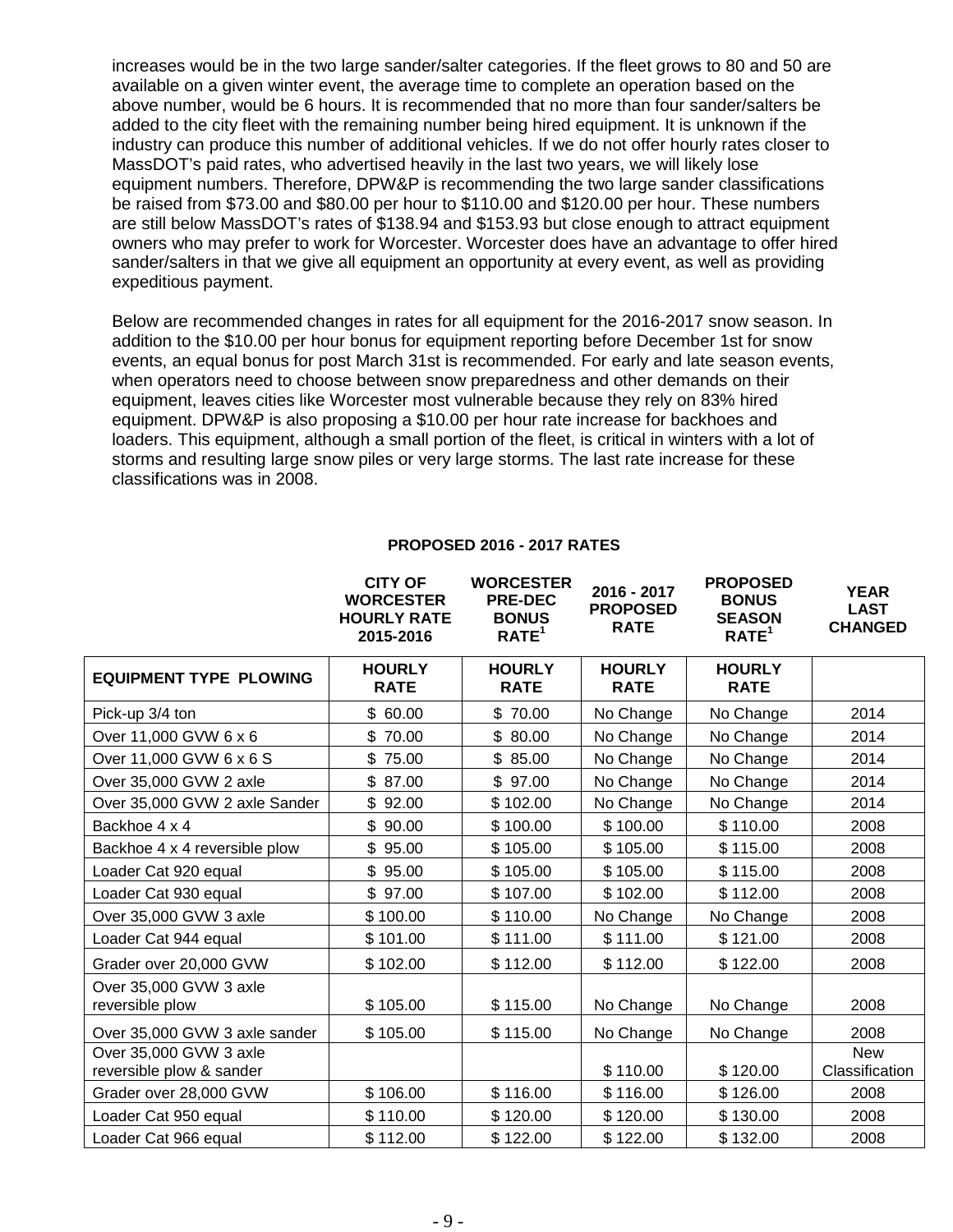| <b>EQUIPMENT TYPE SANDING</b> | <b>HOURLY</b><br><b>RATE</b> | <b>HOURLY</b><br><b>RATE</b> | <b>HOURLY</b><br><b>RATE</b> | <b>HOURLY</b><br><b>RATE</b> | <b>YEAR LAST</b><br><b>CHANGED</b> |
|-------------------------------|------------------------------|------------------------------|------------------------------|------------------------------|------------------------------------|
| Small sander                  | \$55.00                      | \$65.00                      | \$60.00                      | \$70.00                      | 2014                               |
| Medium sander                 | \$60.00                      | \$70.00                      | \$75.00                      | \$85.00                      | 2014                               |
| Large sander                  | \$73.00                      | \$83.00                      | \$110.00                     | \$120.00                     | 2014                               |
| X large sander                | \$80.00                      | \$90.00                      | \$120.00                     | \$130.00                     | 2014                               |

<sup>1</sup>Bonus rate would apply before Dec 1st and after March 1st.

The DPW&P Street Division has added four new vehicles this year for the purpose of pretreating roadways. Three of these were purchased with FY16 snow money and one with FY17 capital equipment funds. These trucks are also equipped with plows and under-body scrapers. The chassis of these trucks have a quick change hook system that allows the tanker to be removed and replaced with a sander. DPW&P has recommended to the Administration that, if funds are available, the purchase of up to four sander units for these trucks be a priority. The DPW&P also recommends that a long-term capital equipment plan be put in place to address the other 40 pieces of Street Division snow equipment. The Public Works industry has recognized 10 years as the useful life for this type of equipment, as has the DPW&P in its utility inventory. Currently, 21 or 52% of this fleet is over 10 years old and 14 or 35% of the fleet is over 15 years old. The spending level of the current 5-year capital equipment budget allows for the replacement of approximately two large vehicles (which does not always include winter equipment) per fiscal year. Replacing only two vehicles per year simply does not adequately replenish the fleet and we will only fall further behind. To ensure that all DPW&P snow equipment is available for all snow events, it will be necessary to embark on a more ambitious replacement schedule. Therefore, DPW&P recommends the Administration put in place a longterm capital equipment budget that allows approximately 5 large pieces of equipment per year to be replaced, which would equate to increasing the Tax Levy Capital Equipment budget by approximately \$500,000 to \$550,000 annually over the course of 10 years. This proposed increase would allow for significant "catch-up" in the next 10 years and significantly reduce the percentage of the fleet beyond its useful life.

#### *Identified Vulnerability #2: Personnel Resources*

Ensuring proper staffing levels and managing personnel resources is critical during a winter storm event. This past winter, DPW&P had an unprecedented number of vacant laborer/motor equipment operator (MEO) positions. This meant that we were not able to mobilize all equipment for the full duration of every storm event. There has been a gradual erosion over the course of many years and is not a one-time phenomenon. Over the last 10 years the number of Public Works employees fell from 189 in FY06 to 169 in FY16. In addition to budgetary constraints, there is difficulty in finding qualified candidates, which is an industry issue not unique to Worcester DPW&P. A polling of many of our hired contractors has shown a similar difficulty in recruiting drivers for their own equipment. There is always a natural cycle of retirements, resignations, and re-hiring but the difficulty in attracting and retaining suitable candidates has most definitely intensified in the last 5 - 10 years. With the need in today's society for both parents or spouses to be employed, the desire to work many exhausting consecutive shifts during snowstorms has diminished over time. This reduces the overall size of the available pool of drivers for both City and hired equipment. Additionally, the average age of DPW&P's workforce has increased. With an average age of DPW&P employees over the last three years ranging from 50 to 52, we must monitor endurance levels and allow for periods of rest to ensure safety of our equipment operators.

#### *Recommendation*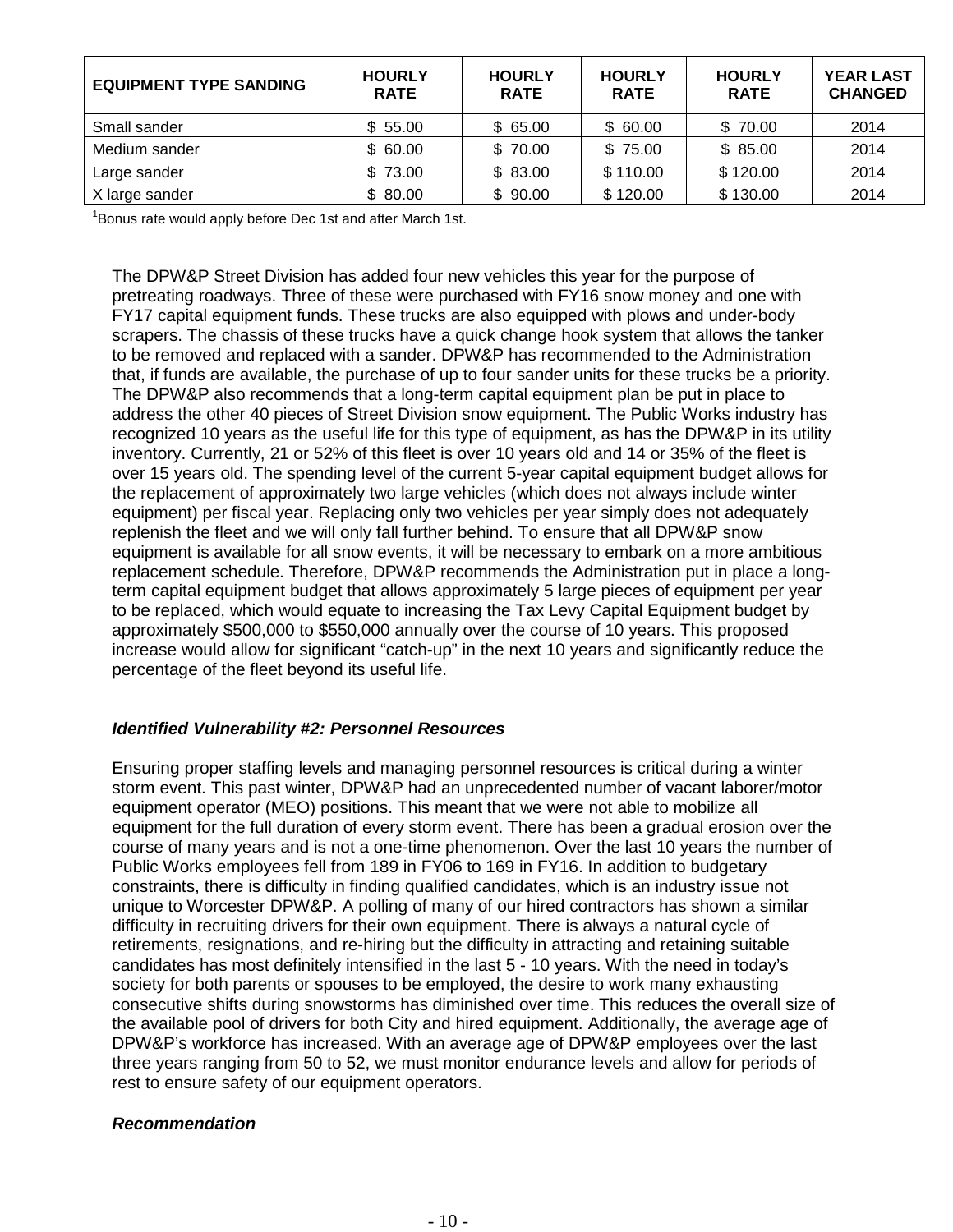Our goal is to fill all open positions in the Street Division and to prioritize the filling of other DPW&P positions with an emphasis on those involved in winter operations. Over the last 9 months, the City has enhanced efforts to increase the pool of candidates for DPW&P positions through advertising, working with partners, and recruitment including Opportunity Fairs, Career Fairs and visits to area schools. Five (5) large career fairs were hosted by the City to educate potential candidates on civil service requirements and job prerequisites for employment in DPW&P. Three of the fairs were held specifically for DPW&P labor service roles. These events also featured Workforce Development's new program developed to help interested candidates receive training and obtain a Commercial Drivers License (CDL), which is a requirement for a Laborer/MEO position. The CDL was identified as a barrier to recruitment and employment, as the training required is expensive and not easily available. This new program is funded through grants and Job Funds and is available to unemployed/underemployed residents.

Our recruitment efforts also included a review of the entry level hiring rates and approval of the Administration to hire up to a Step 1 (vs. Step 1C), a 12% rate differential. These efforts have resulted in a larger number of job applicants and a more qualified pool of candidates. Upon the approved FY17 budget, the hiring process was initiated for thirty-four (34) Laborer/MEOs. We have identified top candidates and conducted interviews, which will result in filling the positions in the next few weeks and before the winter season. We will continue our extensive recruitment efforts in order to fill open positions as they arise to ensure optimum efficiency in all DPW&P divisions. The next Opportunity Fair specific to DPW&P positions will be held on October 1, 2016.

#### *Identified Vulnerability #3: Program Needs to Remain Current*

The current system of overseeing both plowing and sanding operations has been in place for many decades. Over the years, we have made a significant effort to update many facets of the Program and have successfully incorporated new technologies into the Winter Program such as the use of the Customer Service Center, Road Weather Information System integration, the use of tablets by snow inspectors on the road with a major reduction of time-consuming paperwork. However, the reality is that the command structure of the Winter Program has been unchanged for at least 35 years. In the meantime, the bar has been understandably raised and expectations increased by the motoring public. Winter has been and always will be a challenge due to the unpredictability of Mother Nature and we will always stress the need to realistically manage those expectations.

#### *Recommendation*

One goal of the proposed revisions to the Snow Program is to reduce the time to complete operations after a winter weather event. This goal needs to be accomplished without affecting the competing goal of improved quality. To ensure that winter operations are both efficient and of the desired quality, two new winter operations coordinators will be assigned as needed to the Snow Program. The two coordinators will report directly to the commissioner and assistant commissioner and will be on the streets during events assessing the inspection and supervision teams. They will have direct control over resources and manpower in order to provide needed coverage of all streets in the city. The winter operation coordinators will be responsible for follow-up on complaints and will put procedures in place where needed to prevent future complaints for the same issue. The two winter operation coordinators will also assist with the implementation of the new pretreatment system along with sanding and salting operations. As with plowing operations, their functions will be deployment of resources and complaint resolution. The new coordinators will assist the commissioner and assistant commissioner in determining when plowing will begin at 1 inch of snowfall, which has been 2 inches in the past.

DPW&P will be implementing a pretreating system to be used on main arteries, bus routes, and special hill conditions. This treatment will be a liquid brine that can be applied well in advance of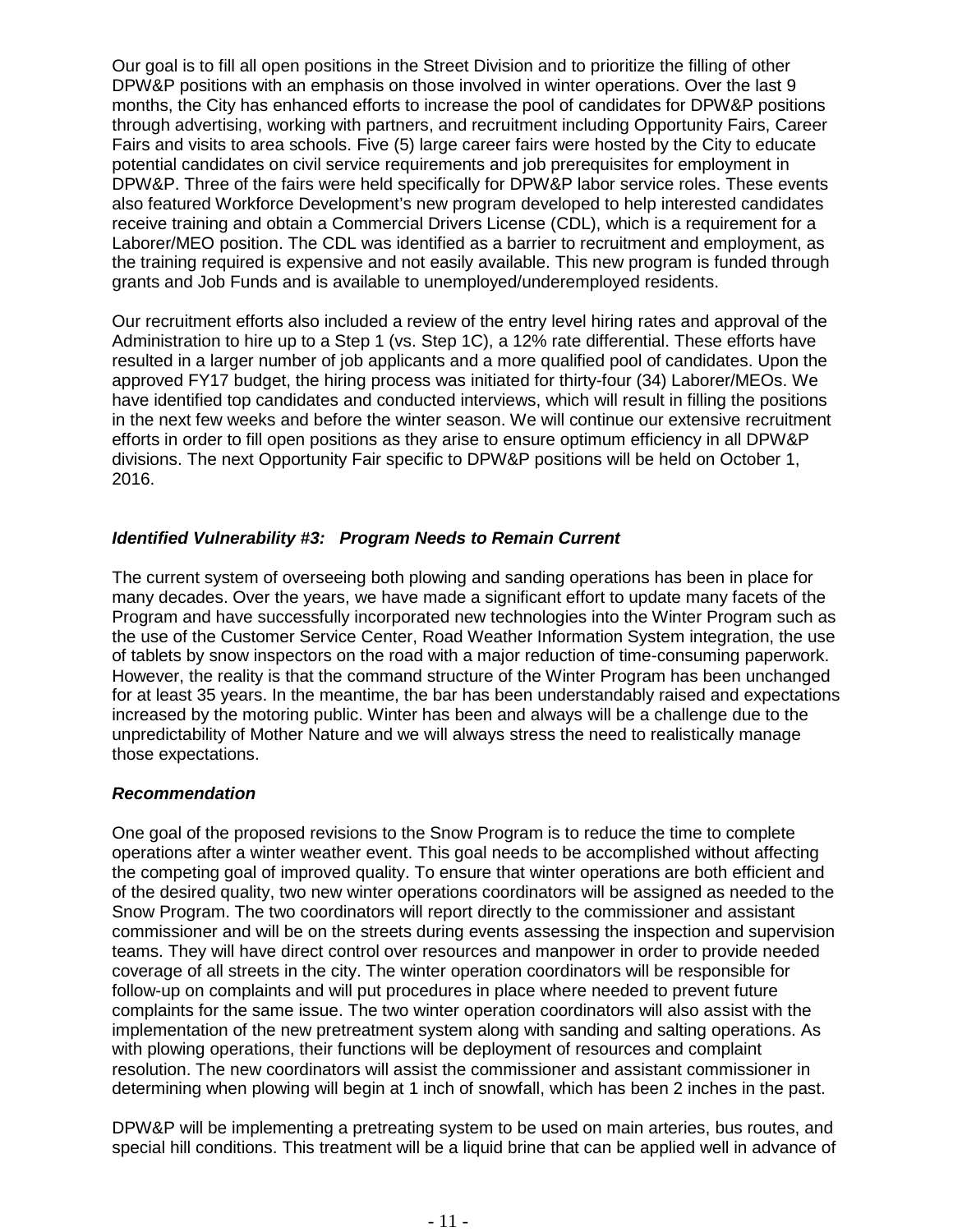a snow event and remain effective. In the past, DPW&P has applied salt at the start of a snowfall to act as a pretreatment. The purpose of any pretreatment is to melt the initial portion of a snowfall thereby extending the time road conditions remain unaffected. It also acts as bond breaker to reduce the chance of ice pack as snow is plowed. Although only one city on the comparison table above currently uses brine pretreatment, it is used by MassDOT and other local communities and cities across the country. Brine pretreatment has proven to be more effective and less costly to apply than salt pretreatment. Because it can be applied in advance, a larger amount of street miles can be treated than could be accomplished with salt that has to be spread as snow starts to fall.

#### *Identified Vulnerability #4: Communicating Winter Program Status to the Public*

DPW&P and Worcester Public Schools (WPS) have historically reviewed existing and anticipated road conditions in advance of WPS deciding to cancel, delay, or stay on schedule with school start times. This decision needs to be made by 4:30 a.m. DPW&P also communicates with Emergency Management, Police, and Fire Departments as needed during winter weather events. DPW&P has significantly enhanced its efforts over the years to find and utilize effective methods and platforms to keep the motoring public informed as to the status of our snow fighting efforts. But undoubtedly there is room for improvement. After analyzing the majority of complaints called into DPW&P Customer Service during a snow event, it is clear to us that the majority of calls may have been avoided if callers knew exactly which phase of the snow event City forces were engaged in.

#### *Recommendation*

This year, DPW&P and the city administration are working to formalize communication with WPS, Emergency Management, Police, & Fire Departments. This will include regular updates as a storm approaches and changing conditions during a storm with the goal of more informed decisions on how to approach road conditions. The Administration and DPW&P will work with large employers, colleges, and hospitals to advance communication regarding storm events.

DPW&P also recognizes the need to keep the public informed about road conditions, ongoing operations, and expected times to complete a phase of snow response. To accomplish this goal, DPW&P Customer Service Center will provide ongoing communications to the public. DPW&P Customer Service will release a Public Service Announcement (PSA) when a Parking Ban will go into effect. This PSA will include if city parking garages are available and will be sent to media contacts, colleges, hospitals, and major institutions and distributed on Alert Worcester, posted on Facebook, Twitter, and the city's website. During winter storms, DPW&P Customer Service will provide regular updates on social media and the city's website on ongoing operations, expected time to complete an operation, and if needed, report accidents, road closures, downed power lines, ice conditions, or shelter openings. Updates will also be added including the Customer Service phones, when decisions are made regarding school closing or delays, trash and recycling collection, and other changes in city services.

### *RECENT CHANGES TO THE PROGRAM*

The changes recommended in this report will modernize DPW&P's Winter Program to make it a more effective program as well as more responsive to changing conditions. To implement this new program, DPW&P has created a Winter 2016-2017 Protocol on which all DPW&P staff with oversight of the snow and ice program will be trained. A copy of this protocol is attached to this report.

In addition to the four pretreatment trucks mentioned, DPW&P repurposed four older trucks to be used for liquid applicators. A 6,000 gallon per hour brine machine was also purchased and is now being installed. Sixteen pretreatment routes were developed to match the capabilities of the new equipment. Additionally, two new sidewalk plows were purchased to reduce the time and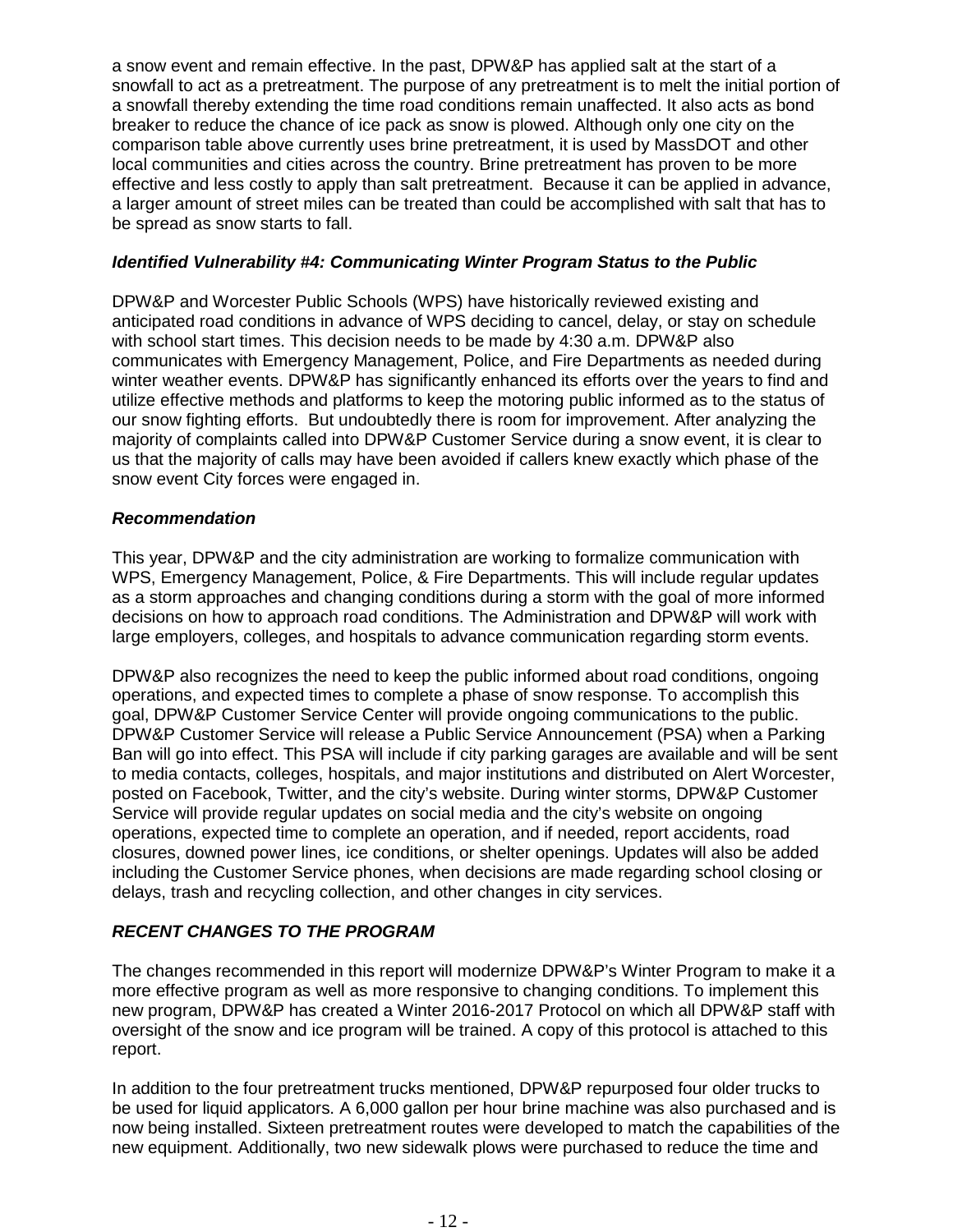manpower needed to complete sidewalk snow removal. This is a critical function that requires human resources after a plowing event when they are often least available. With the assistance of Worcester Public Schools Director of Transportation, all new bus salt routes were developed to meet the current needs of their transportation system. All sanding routes were updated with new maps and barcodes for scanning directly into our customer service system. The Selective Arterial Plowing routes were also revised to optimize efficiency. As is done every summer, DPW&P Central Garage has performed a thorough evaluation and completed maintenance on winter equipment. The age of the fleet requires larger and more costly repairs each year so that these trucks are deemed reliable for the next winter. This year, several trucks required sandblasting and painting of wheels and frames to remove the corrosion that will ultimately end their service.

This year, DPW&P has sent additional staff to the American Public Works Associations Winter Maintenance Training. As with many areas of public works, training and familiarization with current tools and equipment will help determine the applicability to Worcester's needs.

Sincerely,

Paul Mooney

Paul J. Moosey, P.E. Commissioner of Public Works and Parks [#3464 Snow Operations Review]

**Attachment**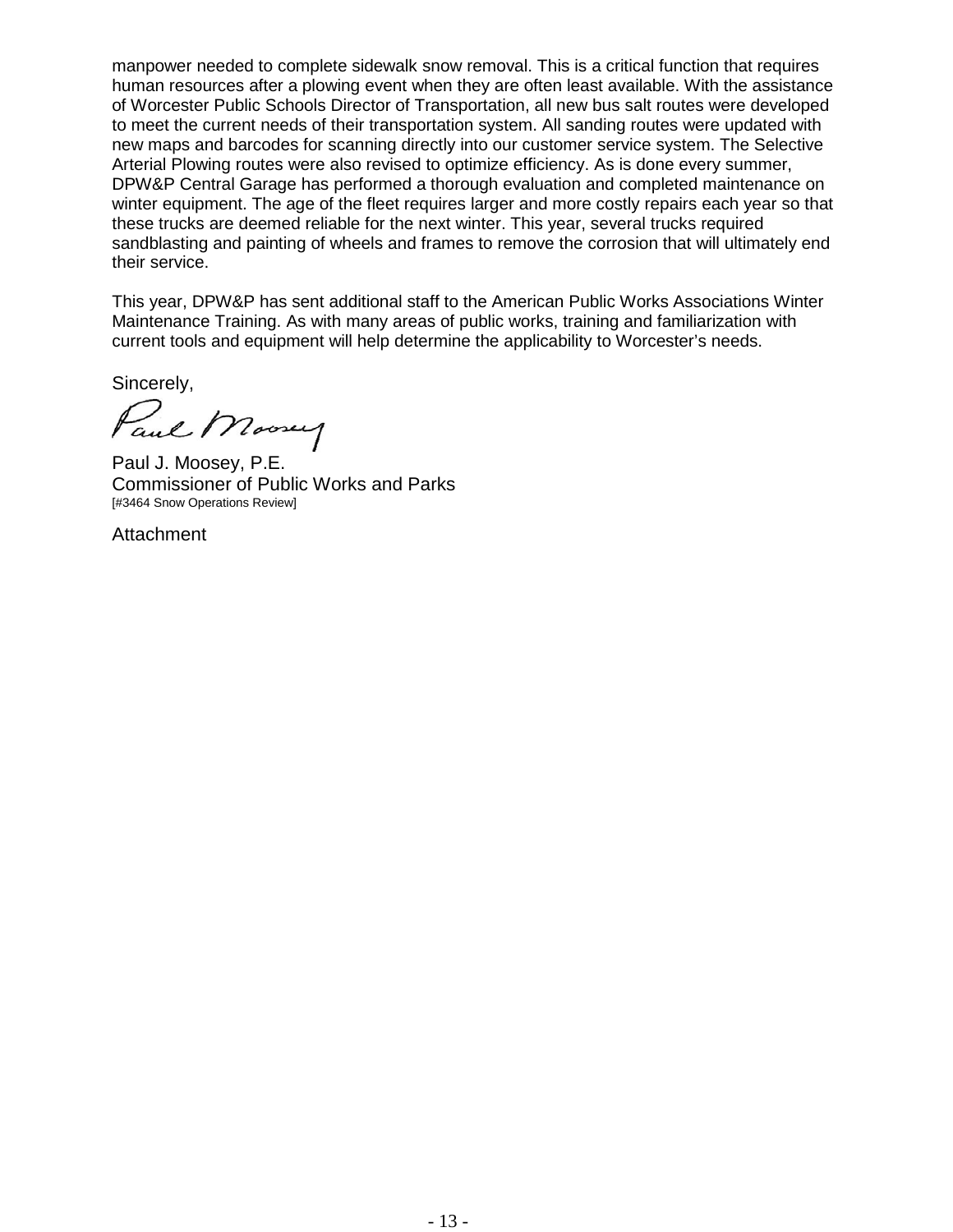## WINTER 2016 – 2017 PROTOCOL

## **I. FORECAST WINTER CONDITIONS**

The Department of Public Works & Parks will closely monitor winter conditions forecasts and will review our anticipated response with Emergency Management and Worcester Public Schools as forecasts change. The details of the response plan will vary based on the time of day, temperatures, forecast amounts, potential icing, and duration of the storm. When larger storms or an early or late season storm are forecast, DPW&P will contact hired equipment to determine availability. A determination will be made if a parking ban is needed and the time it will go into effect. A Public Service Announcement (PSA) will be issued in advance to give the public as much time as possible to comply.

## **II. STREET DIVISION STAFFING**

From December  $1<sup>st</sup>$  through April  $1<sup>st</sup>$ , 3 crews (each consisting of 1 foreman and 3 motor equipment operators along with the regularly assigned day shift) will provide continuous 24 hour-per-day coverage. The foreman will have full authority to call in as many additional city or hired sanders as needed. Should unforeseen winter weather conditions begin, he will also call in a snow supervisor and additional foreman and notify the Commissioner or Assistant Commissioner of Operations whenever there are more than 5 sanders on duty. He remains as the person-in-charge of the overall operation until a snow supervisor reports for duty. One of the primary responsibilities of the on-duty foreman or snow supervisor is to monitor road conditions and report to the Commissioner or his assigned delegate.

## **III. SANDING, SALTING, AND PRETREATING OPERATIONS**

If forecast conditions warrant, main lines and bus routes will receive liquid pretreatment up to 10 hours before the anticipated start time of a storm. Both sanding and salting operations are headquartered and managed from the Street Operations office on Albany Street. The Clark Street salt shed is used for sanding and salting the north quadrant of the city. A third salt facility, located at the Millbury Street yard, is used as a back-up supply.

### *A. Pretreatment*

Approximately 10 hours before a forecast snow event is predicted to start, a decision will be made whether to pretreat main lines, bus routes, and special salt routes with a liquid salt solution. The purpose of this pretreatment is to reduce the chance of ice pack and provide melting during the early stages of the snow fall.

### *B. Salting Operations*

The objective of salting, either before or after plowing, is to prevent winter precipitation from bonding to the pavement and to improve road conditions. The goal of this Snow and Ice Program is to always be one step ahead of storm or post-storm conditions. The DPW&P official must anticipate a storm at all phases. Steps that may be taken or considered by the DPW&P official include but are not limited to the following: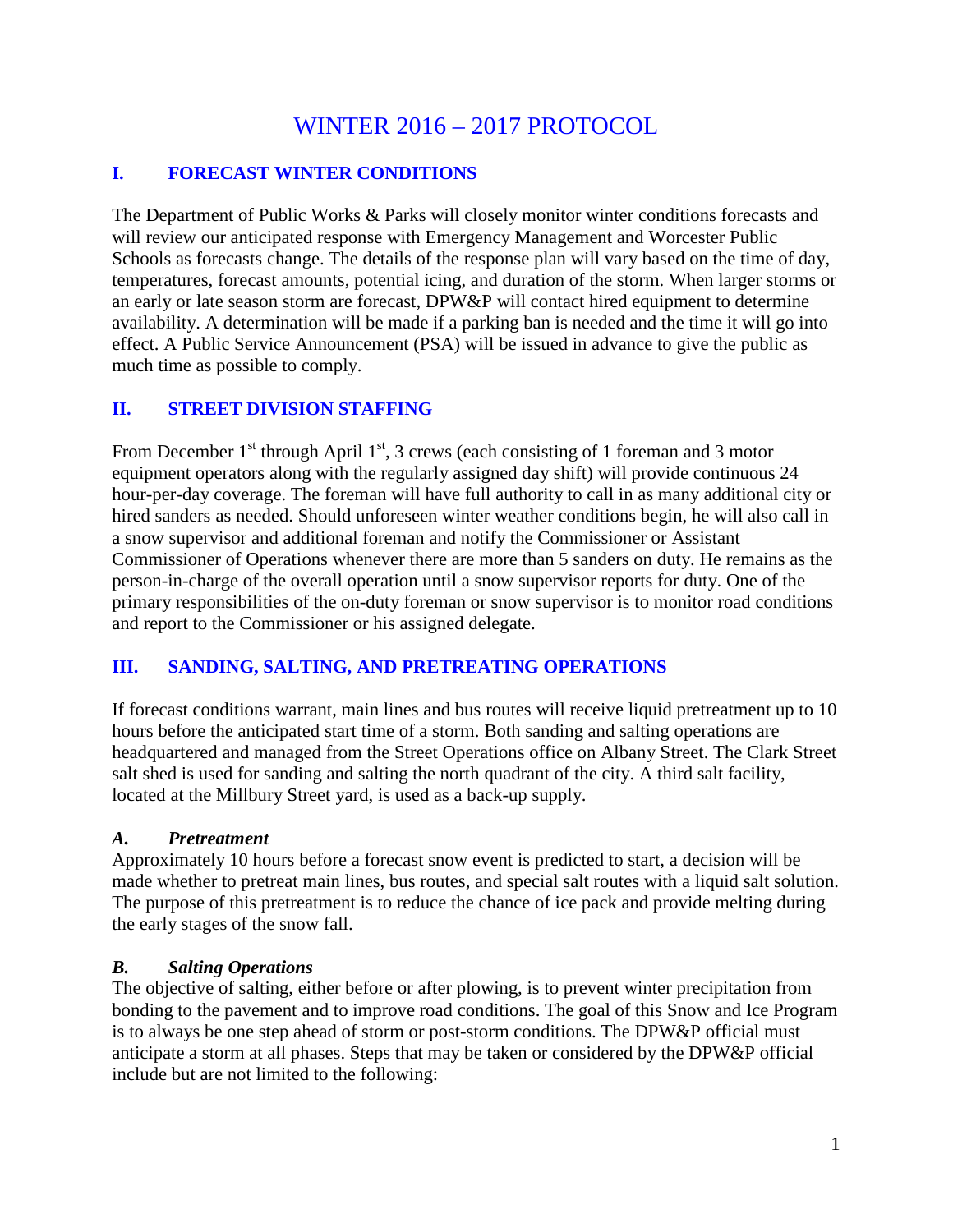- Call as many sand spreaders (hired and city) into duty as are needed.
- Call an outside inspection team of 1 snow supervisor and 4 snow inspectors into duty.
- Prepare for Selective Arterial Plowing operation if warranted.

As soon as enough snow has fallen to lightly cover streets so the salt will be held on the pavement, the salting operation will be put into effect by the DPW&P official on duty if pretreatment was not applied or snow intensity warrants.

When weather forecasts indicate the potential for adverse road conditions to develop near or during rush hour (6:00 a.m. to 9:00 a.m. and/or 3:00 p.m. to 7:00 p.m.), loaded salt spreaders may be dispatched to pre-designated locations and will begin salting at the driver's discretion or as directed. A snow supervisor and a second foreman, however, will be called into duty whenever the total number of sanders on duty exceeds five. This staffing level will be used primarily when waiting for a storm to arrive or when responding to sanding complaints poststorm.

## *C. Sanding Operations*

The objective of the sanding operation is to spread sufficient sand on the snow or iced roadway surface to provide traction to make it safe for vehicle travel. Sanding of the city streets begins only when plowing finishes or as warranted.

## *D. Equipment*

Equipment includes all city sanders, city loaders, hired calibrated sanders for salting, and a sufficient number of small sanders for special routes. Each sander is required to report in good operating condition and with a full tank of fuel. Drivers must be familiar with City of Worcester streets and should have an up-to-date street database in their possession. The operators have the inherent responsibility to dispense enough salt or sand to be effective but not so much as to be wasteful. One snow supervisor and 4 inspectors will monitor sanding and salting operations. They will have the full authority to direct and divert a sand truck in the field but should notify the inside supervisor of any such change. They are to ensure that operators are sanding or salting on their assigned routes and that they are doing so efficiently and effectively.

## **IV. SNOW PLOWING OPERATIONS**

The commissioner or assistant commissioner will determine when a plowing operation will begin. The objective of the snow plowing operation is to plow snow from curb to curb and as close to the surface of the road as possible as quickly as possible. The snow plowing operation headquarters is at the Street Operations office at 29 Albany Street.

A representative of the Police Department will be called when plowing operations begin and remains on duty until plowing operations are completed or as directed by the Department of Public Works and Parks official in charge. A representative of the Fire Department may be called if needed. The Police official will aid the snow supervisor or winter operation coordinators in removing cars interfering with snowplowing operations and those in violation of the winter snow ban. During all plowing operations, the following people will be on duty: a radio dispatcher at the Streets Division, the Customer Service Center manager or senior customer service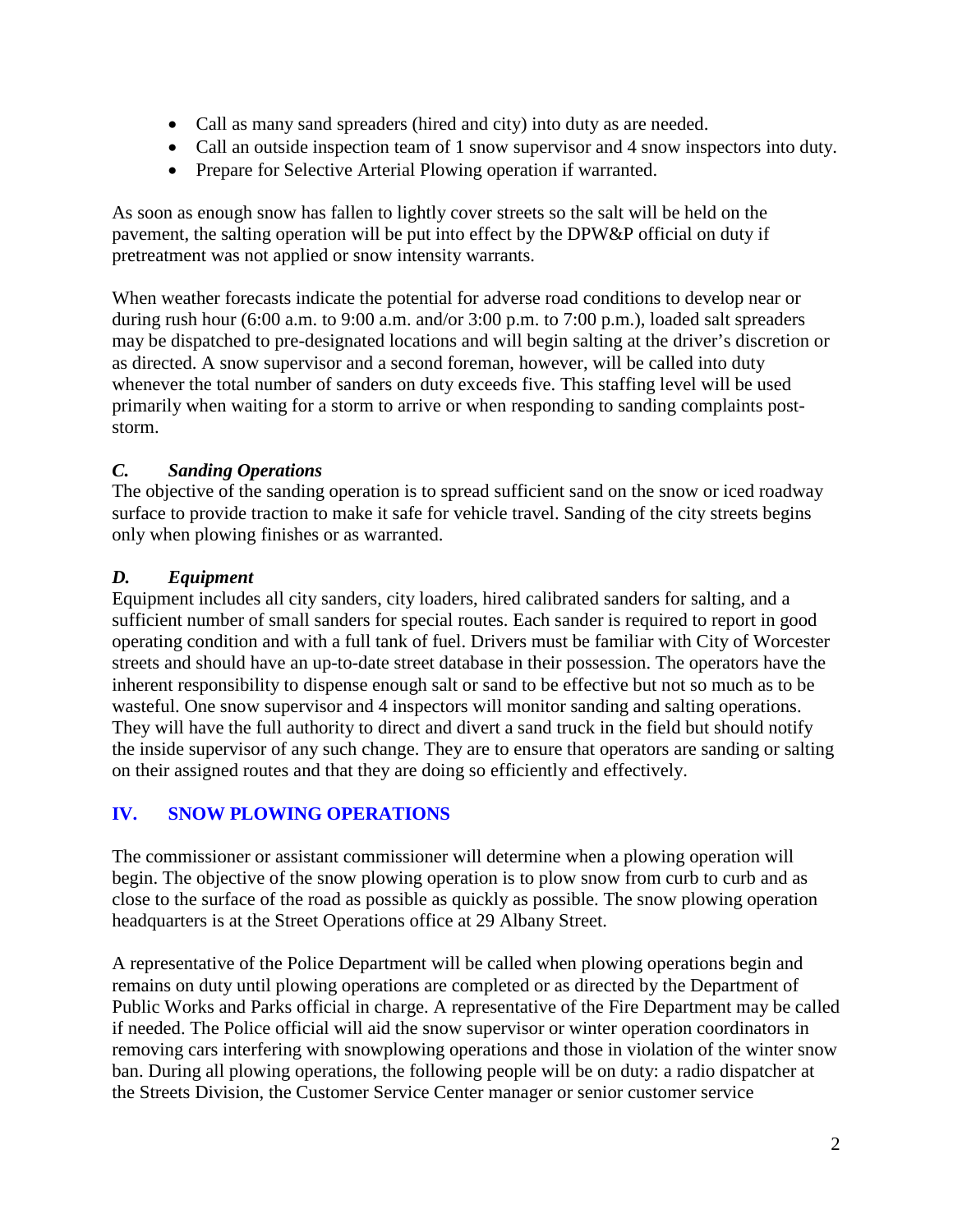representative, director or assistant director of Streets, and at least one winter operations coordinator.

## *A. Pre-storm Readiness*

When an accumulating snowstorm is forecast, the department will call into service: 1 inside supervisor for the office, 2 foremen to staff the two sand/salt depots, 3 loader operators, and MEO operators to operate all city sand/salt equipment. A winter operation coordinator will assign an inspection team of 1 outside snow supervisor and 4 outside snow inspectors. In the event of a plowable forecasted snowstorm, additional personnel will be called in to mount snowplows and prepare equipment.

## *B. Selective Arterial Plowing*

The objective of selective arterial plowing (SAP) is to provide bare pavement or the most favorable road conditions possible during early storm conditions. The DPW&P has established 13 selective arterial plow routes consisting of 144 linear miles of key critical main line/arterial streets prone to traffic tie-ups particularly at the onset of a snowstorm. This option of selective arterial plowing may be used in advance of general plowing under conditions that do not warrant a full plowing operation (at a given time) but require attention due to traffic conditions.

## *C. Mobilization Procedures for Calling Out Snowplows*

It will be the responsibility of the inside supervisor on duty to carry out the following:

- 1. Notify each of the 4 quadrant supervisors and the 2 main line supervisors to call their inspection team. The inspection team will call their hired equipment to report to duty. If a supervisor is not available, Snow Headquarters will call the inspection team for that area and then call in an alternate supervisor.
- 2. Notify the following divisions: Water, Sewers, Sanitation, Parks, and Central Garage. The Sewer Division will be responsible for the operation at Millbury Street.
- 3. Notify the Street Operations equipment supervisor who will call in drivers, loader operators, and laborers to work on plows, chains, etc.
- 4. Notify the Police Department that city plows have been called out and request that a police official report to duty at Snow Headquarters.
- 5. Notify the Fire Department that city plows have been put into operation. Request a fire official if needed.
- 6. Notify the Customer Service Manager to open the Customer Service Center. The Customer Service Center will notify the media and post on social media and the city website.

## *D. General Description of Plowing Operations*

All of the approximately 500 public and private streets within the city limits are contained in the city's Snow Plow Program. The city is divided into four area quadrants for plowing purposes. The major arterial streets are divided into two sections; north and south. Each of the area quadrants are under the control of a snow supervisor. Six snow supervisors manage the city's plowing operations in the field. Each of the area supervisors has 4 teams consisting of 2 snow inspectors. Each main arterial supervisor has 2 two-person teams. Each of the 20 inspection teams is assigned plow equipment that is directed and controlled by the inspection team so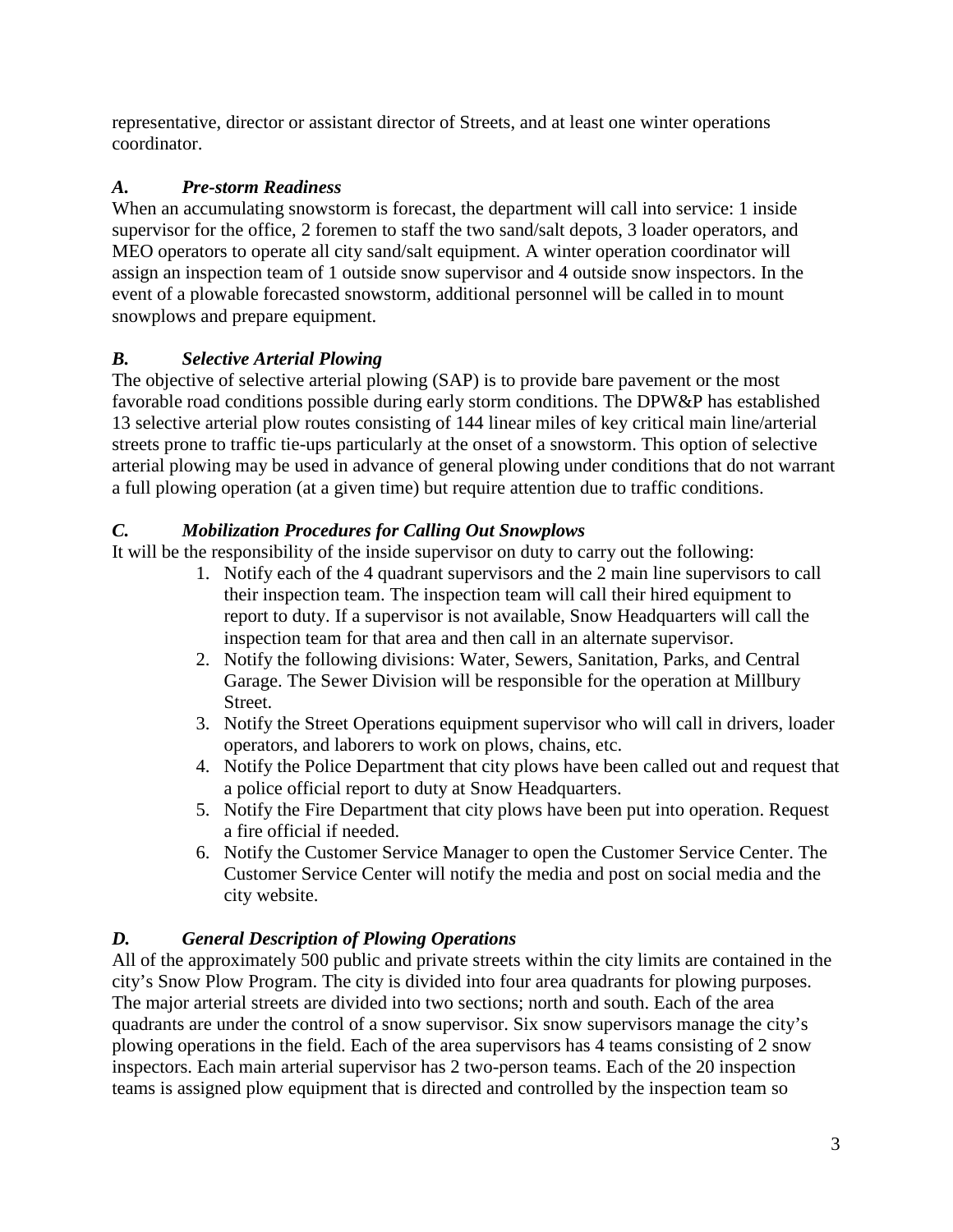plowing within the designated route can be completed efficiently and effectively. A typical snowplow route is 25 linear miles and is assigned 15 pieces of snowplow equipment.

- **Chain of Command** The snow inspectors and alternates are responsible for keeping their area supervisor informed of their progress. The area supervisors then report to Snow Headquarters where the operation is monitored.
- **Cars Blocking Plowing Operations** If a vehicle blocks plowing operations, a police officer will ticket the vehicle and a tow truck will be sent to the area to tow the ticketed vehicle. Cars illegally parked on private streets generally can't be ticketed or towed unless they obstruct the safe passage of an emergency vehicle.
- **Plowing of Intersection** Main line inspectors should be aware that some signalized intersections are controlled by detectors embedded in the pavement within the intersection itself. In the case of turn lane controls, it is necessary to plow close to the curb so vehicles using the turn lane are able to activate the signal.
- **Deep Snow Plowing** In the event of a deep or heavy snowfall, the snow inspector will instruct his drivers to plow each side of the street adjacent to the gutter before plowing the middle section of the street. This creates room for snow pushed from the middle section of the roadway towards the gutter.
- **Cars Parked on One Side of Street** In general, snowplows should plow away from parked cars particularly on streets where parking is allowed on one side only.
- **Bus Routes** The snow inspector should be familiar with bus routes in his area and give priority to these streets.
- **Discharging Sanders for Snow Plowing Operation** At the conclusion of a plowing operation, sanding and salting of certain streets in the city begins.
- **End of Plowing Operation** At the conclusion of each plowing operation and before any inspectors and supervisors are dismissed, all equipment must be taken off the clock and signed out via the mobile application either by the equipment operator or the inspector to ensure proper payment to hired equipment and proper accounting of the cost of the storm.

## *E. Limited Snow Plowing Operations*

Occasionally snow storms occur that do not call for the mobilization of the entire snow fighting fleet. During these storms a limited number of city and hired plowing equipment may be able to effectively remove the snow from all streets. When the decision is made to perform the Limited Snow Plowing Operation, a notification process similar to that used for General Snow Plowing will occur. Each route inspector calls pre-determined hired equipment from the plowing equipment list. At no point will the safety or quality of the plowing operation be sacrificed for fiscal economy. If a supervisor or inspector determines there are not enough plowing vehicles to properly and efficiently complete their route then more snow plows will be hired for that event.

## *F. Snow Pack Control*

Conditions that lead to the development of snow pack include intense snowfall, wet heavy snow, rain during or after snowfall, traffic, and falling temperatures. Typically, snow pack will most likely develop on flat streets. In addition to pretreating arterial streets, DPW&P will employ two strategies to prevent or minimize the occurrence of snow pack. The first strategy is to conduct **interim salting** on streets that are prone to snow pack when conditions warrant. Careful attention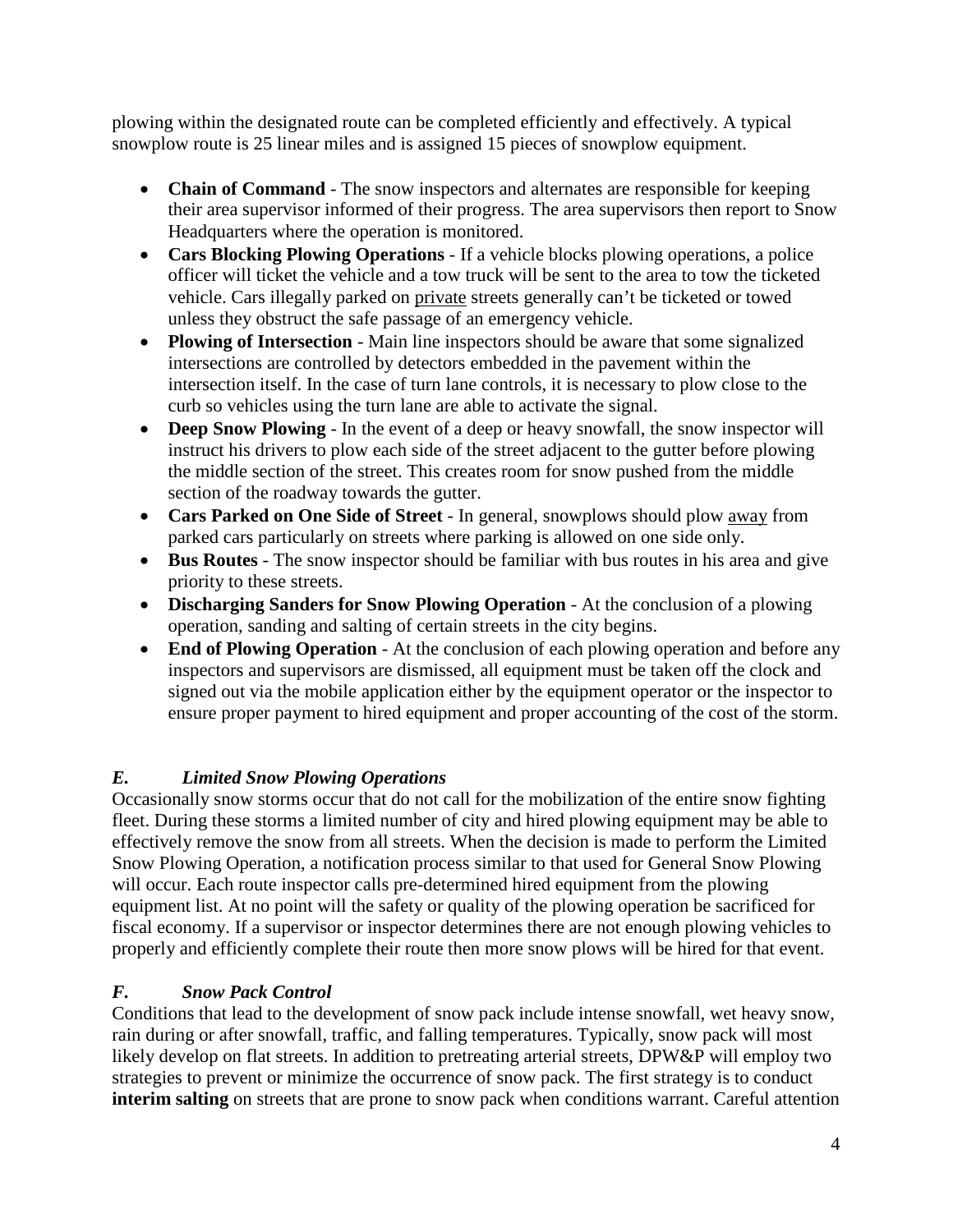will be given to actual road conditions for the presence of pack during plow operations and relayed to Snow Headquarters. If snow pack does develop, a second strategy will be as follows:

- During post-storm salting operations, the outside supervisor immediately reports the presence of snow pack to Snow Headquarters.
- An immediate inventory of the main arterials of the city will be made to determine the presence and extent of snow pack.
- Streets where snow pack has developed will be **immediately** re-salted. Supervisors will determine the most effective method of treating snow packed streets. The specific materials used to treat snow pack often depend on factors such as weather conditions or temperature, thus salting could be enhanced with liquid calcium chloride or other snow melting chemicals.
- Immediately determine the number of crews needed to remove the snow pack.

## *G. Emergency Calls Policy*

- 1. Calls from private citizens for emergency service to sand, salt, or plow will be dealt with as follows:
	- a. Request for service for impending future purposes (e.g., medical appointment in several hours). Calls of this nature received at the Customer Service Center are logged in with the resident's name, address, and telephone number and a description of the reason for their request.
	- b. Request for immediate service such as heart attack or fire. Calls of this nature received at the Customer Service Center are immediately reported to the inside supervisor at Street Operations and a work order is logged with the resident's name, address, and telephone number. The Customer Service Representative will notify Emergency Management if the caller did not call in advance. In either case above, if there is any doubt, the requested emergency service will be provided with verification to follow.
- 2. Calls from Police or Fire

Emergency calls from Police or Fire will come with the introduction that "this is an emergency." The DPW&P will treat all such calls as emergencies and respond accordingly. The call taker should immediately notify the ranking on-duty official after obtaining all necessary information including the name of the person making the call. The official will take steps to provide, without delay, the emergency service requested including diverting on-route equipment to the requested location. A snow inspector or foreman will check conditions in the field. If the service requested is not an emergency, then it will be attended to in the normal schedule of operations.

## **V. SPECIAL AND MISCELLANEOUS ASSIGNMENTS**

### *A. Snow Removal*

Snow plowed from the area in front of City Hall will be removed as soon after the storm as is practical.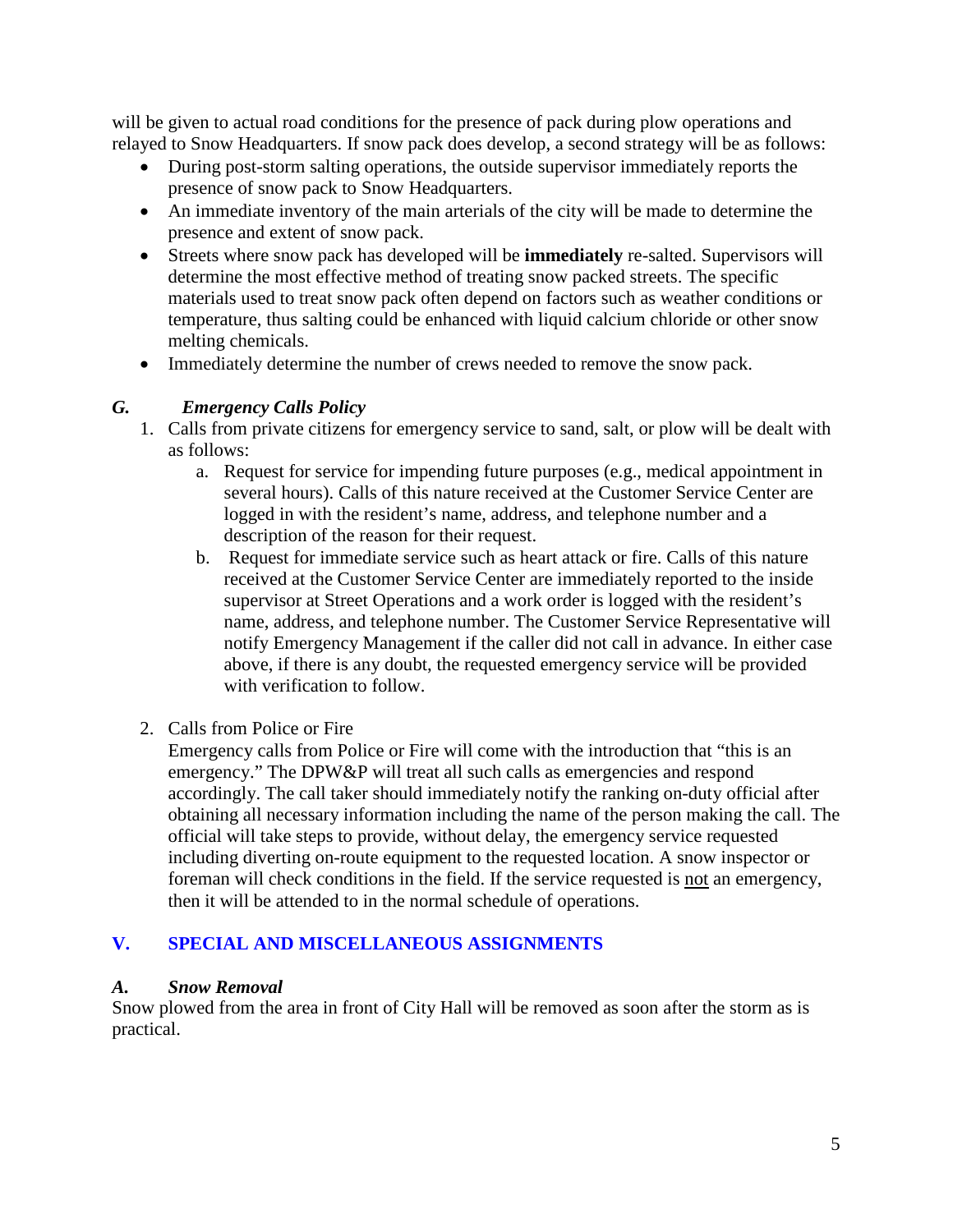## *B. Public Sidewalks*

As soon as possible after the end of a plowable storm, the 23 miles of sidewalks under the responsibility of the Department of Public Works and Parks will be cleared.

## **VI. SNOW COMPLAINT & RESOLUTION SYSTEM POLICY**

## *A. Customer Service Request System*

When the DPW&P Customer Service Center (located at 76 East Worcester Street, telephone number is **508-929-1300)** is opened, the Director of Street Operations and the Customer Service Manager will decide when to begin logging all complaints received at the Customer Service **Center** 

## *B. Protocol for Handling Citizen (Customer) Complaints*

The Customer Service Center is equipped with an automated telephone system. The greeting will inform the resident of the current operation during a snow event. After the resident listens to the greeting, the call will then be answered by a trained customer service representative. The representatives enter pertinent information including the caller's phone number and answers questions in a courteous manner. The customer service manager will be in constant contact with the inside supervisor during a storm event and will keep the customer service representatives upto-date with information to assist them with answering citizen questions. Under no circumstances will a customer service representative deviate from these procedures. "Difficult" calls can be transferred to the senior representative or to the customer service manager.

## *C. Stage One Complaints/Pre-General Plowing*

In the early stages of a predicted plowable storm, DPW&P forces will be salting main lines and bus routes. During this time period, only emergency complaints are reacted to immediately in accordance with the Emergency Calls Policy. The Customer Service Center will open during non-business house (before 7:30 a.m. or after 5:00 p.m.) at predetermined times based on forecast or when conditions warrant.

## *D. Stage Two Complaints/General Plowing*

In the early stages of general plowing, only emergency complaints will be addressed immediately. Complaints will be sent via mobile app to the inspector and supervisor assigned to the area. The inspector will check complaints and take appropriate action if needed. All complaints received before general plowing is completed will be reviewed by the area inspector.

## *E. Stage Three Complaints/Post General Plowing*

At the completion of general plowing and after the contractor's equipment has been released, the Customer Snow Request System will print all plowing complaints received after the final stage of plowing has occurred. A crew will be retained to respond to post storm plowing customer complaints. The inside shift supervisor oversees the continued plow operations. The supervisor then determines the period of time (no longer than 2 hours) between snow complaint and resolution system printouts. An outside team inspects the complaints and reports back to the inside supervisor for appropriate corrective action.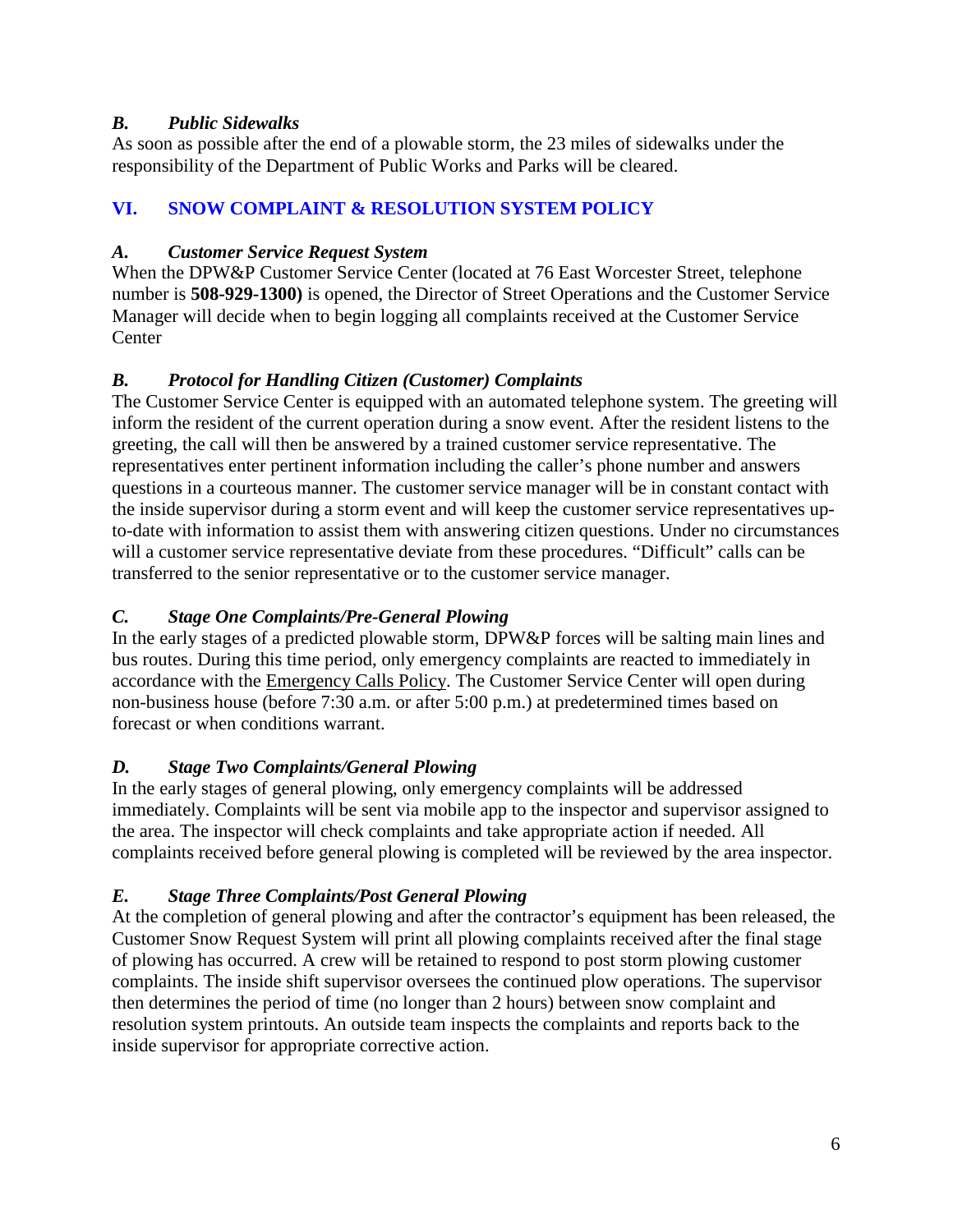## *F. Stage Four Complaints/Sand/Salt*

For post-storm sanding/salting, the customer service representatives receive and input all customer complaints. The customer complaints are logged in by locations, nature of complaint, and call time. Only **emergency** complaints will be immediately addressed. At the conclusion of sanding/salting operations but prior to the release of any equipment, customer complaints will be given to the outside supervisor for resolution. Please note that Stage Three and Stage Four occur simultaneously.

## *G. Shift Transition*

During shift transitions, there will be a 30 minute overlap so the incoming supervisor can become fully acquainted with operations status. The closing of the Customer Service Center will be based on call volume and after discussions between the customer service manager and the individual in charge at the Street Division.

## *H. Storm Reports/Evaluation*

A storm report will be initiated by the supervisor in charge upon commencement of any winter operations and will continue through the duration of the event including all sanding/salting and plowing operations. After each severe winter storm, a review meeting will be scheduled by the assistant commissioner to critique the department's response to the storm.

## *I. Training*

All snow supervisors and snow inspectors will participate in a session prior to the winter season to review this protocol. Training will include hired equipment requirements and payment, proper plowing techniques, new policies and/or procedures, as well as a roundtable discussion of issues that arose during the previous winter. Customer service representatives will be required to attend a mandatory in-house customer service-training course.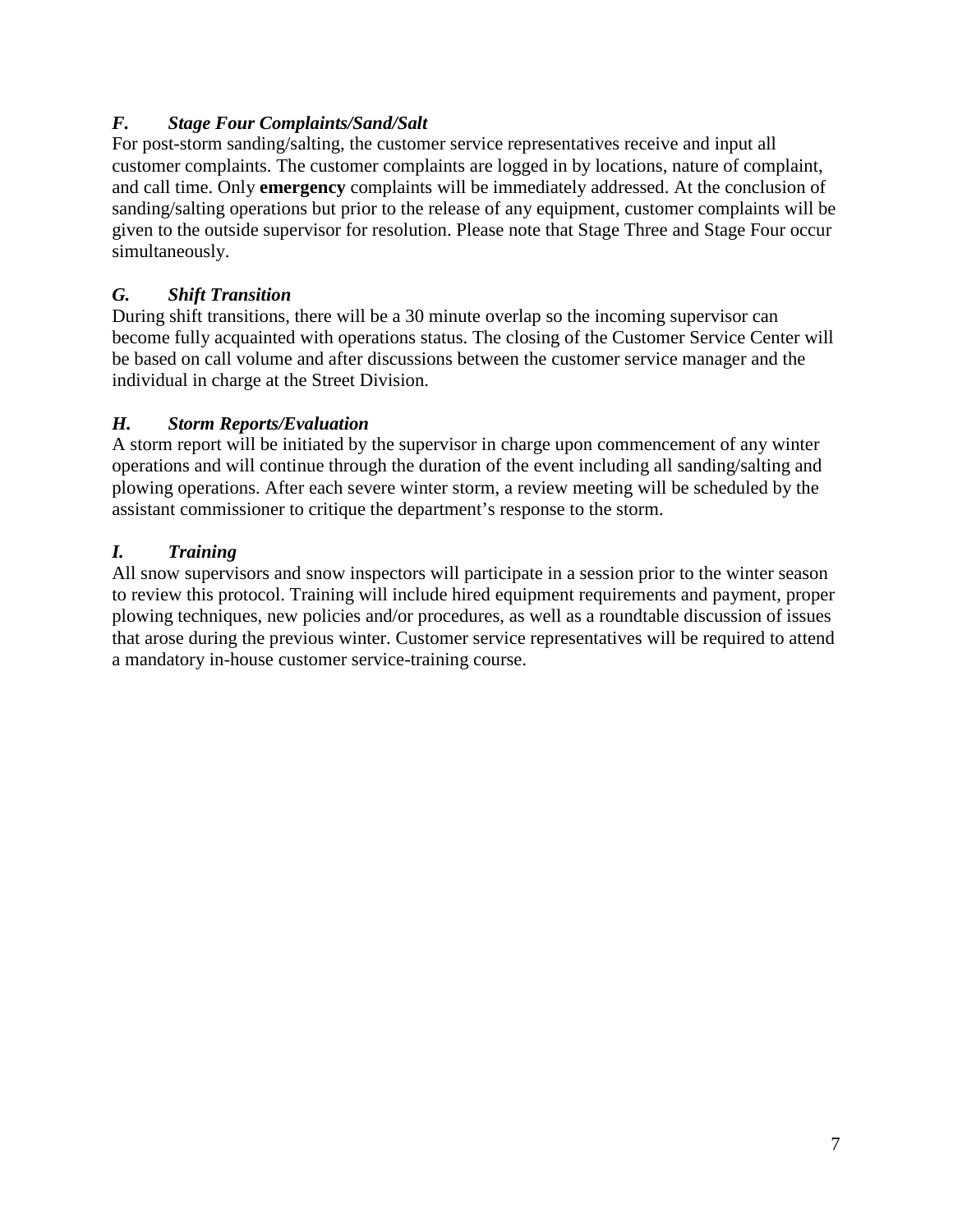# Worcester Winter Operations

Department of Public Works & Parks September 20, 2016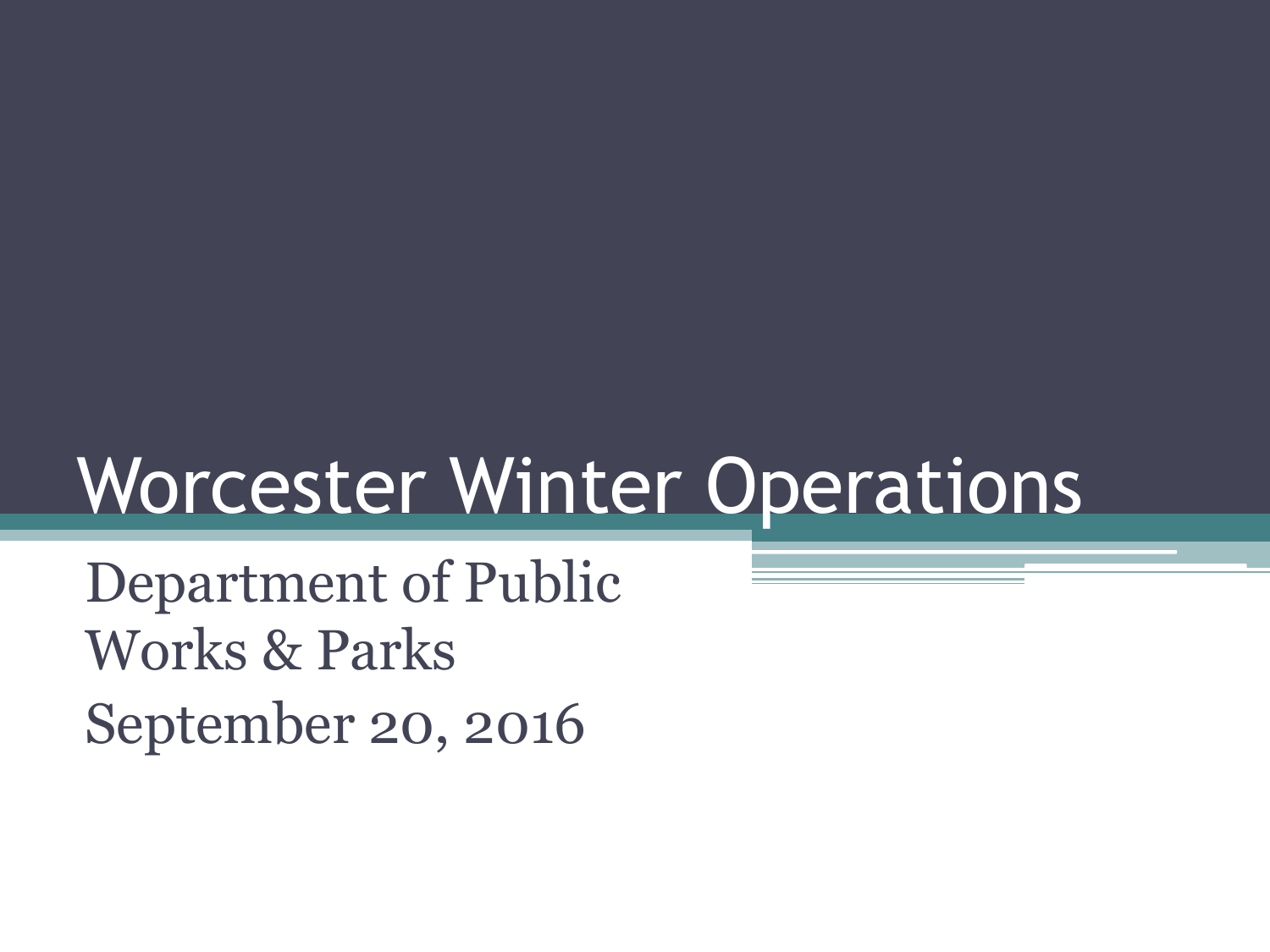## Current Winter Operations

- Pre-Storm Prep
- Operations
- Post Storm Operations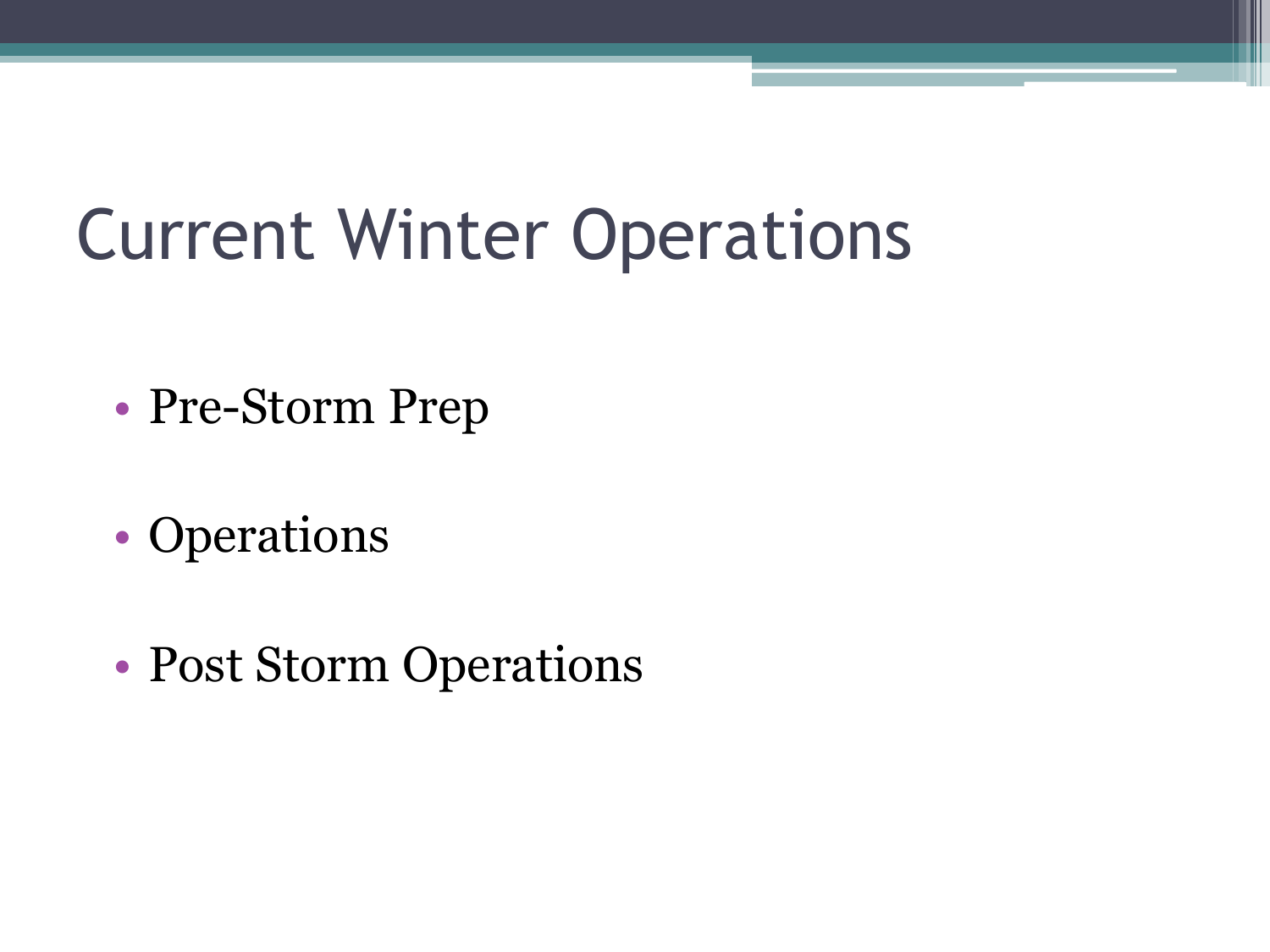## Vulnerability #1: Fleet Size

- Recommendations
	- Four new vehicles added this year
	- Long term capital plan for further additions
	- Raise hourly rates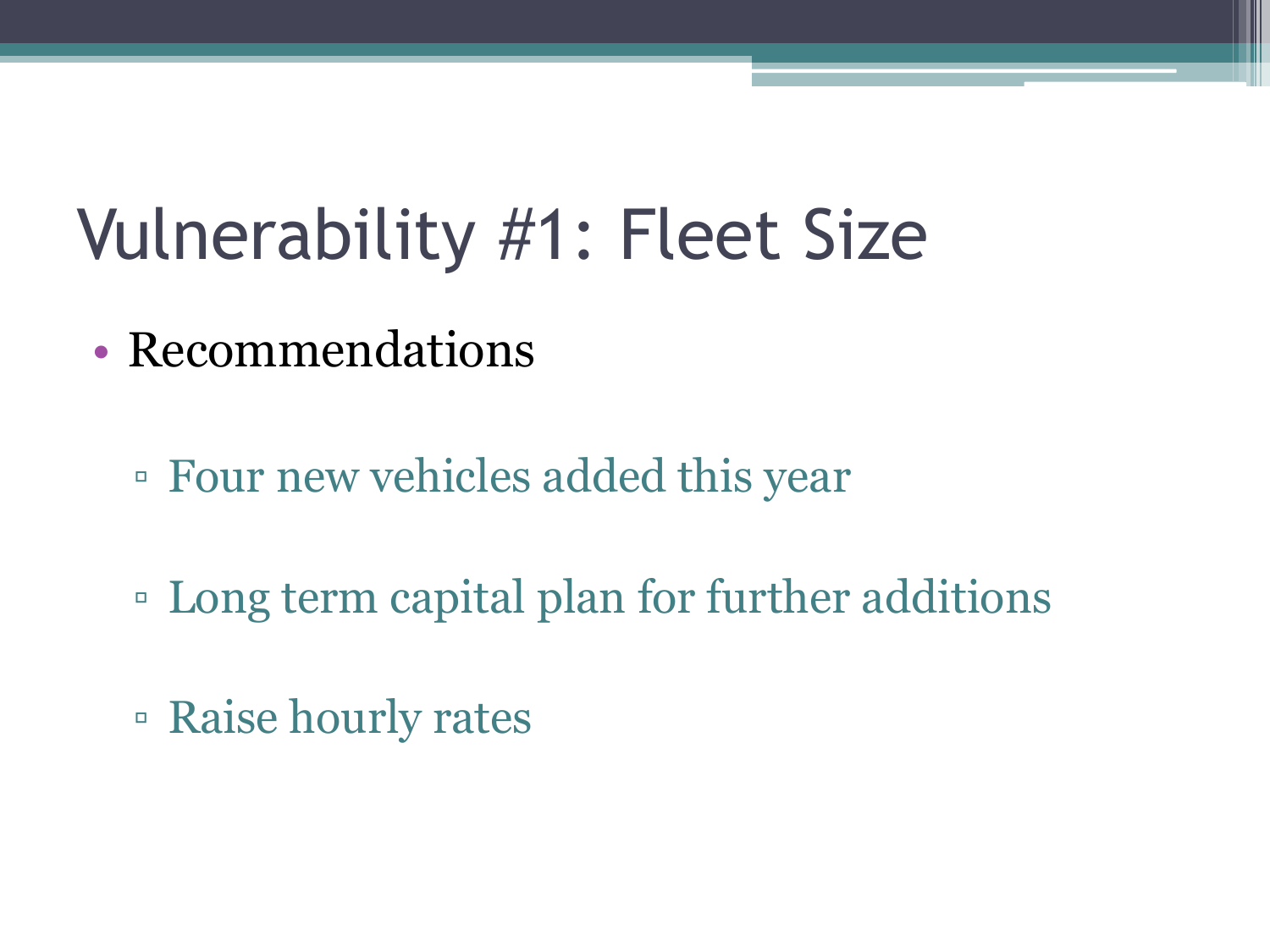# Reliance on Hired Equipment

| <b>City</b>              | Avg.<br><b>Snowfall</b> | <b>Snow</b><br>budget | Equipment<br><b>Owned</b> | <b>Equipment</b><br><b>Hired</b> | Percentage<br><b>Hired</b> |
|--------------------------|-------------------------|-----------------------|---------------------------|----------------------------------|----------------------------|
| Worcester                | 62                      | \$4M                  | 77                        | 380                              | 83%                        |
| <b>Boston</b>            | 48                      | \$23M                 | 130                       | 370                              | 74%                        |
| Lowell                   | 55                      | \$1.2M                | 105                       | 70                               | 40%                        |
| Manchester,<br><b>NH</b> | 67                      | \$1.2M                | 46                        | $\mathbf{O}$                     | $\mathbf{O}$               |
| <b>New</b><br>Bedford    | 33                      | \$500,000             | 120                       | $\mathbf{O}$                     | $\mathbf{O}$               |
| Portland,<br>ME          | 70                      | \$1.2M                | 36                        | $\overline{4}$                   | 10%                        |
| Springfield              | 61                      | \$1.6M                | 21                        | 175                              | 89%                        |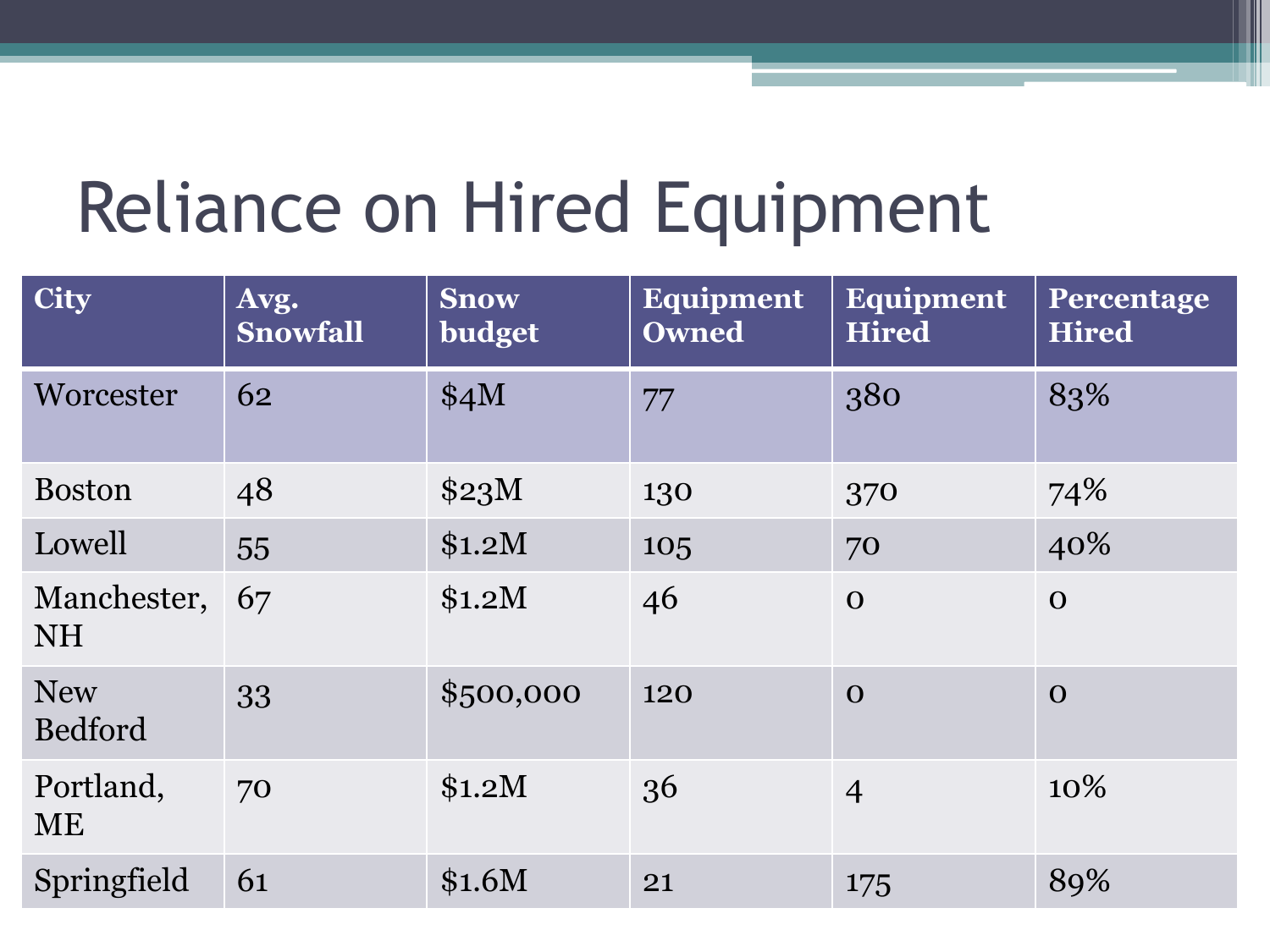# Hired Equipment Rates 2015-2016

| Equipment<br><b>Type</b> | Worcester | <b>MassDOT</b> |
|--------------------------|-----------|----------------|
| Pickup/ $3/4$ Ton        | \$60.00   | \$72.00        |
| Over 35,000 GVW 3 axle   | \$100.00  | \$117.93       |
| <b>Large Sander</b>      | \$73.00   | \$138.94       |
| <b>XL</b> Sander         | \$80.00   | \$153.93       |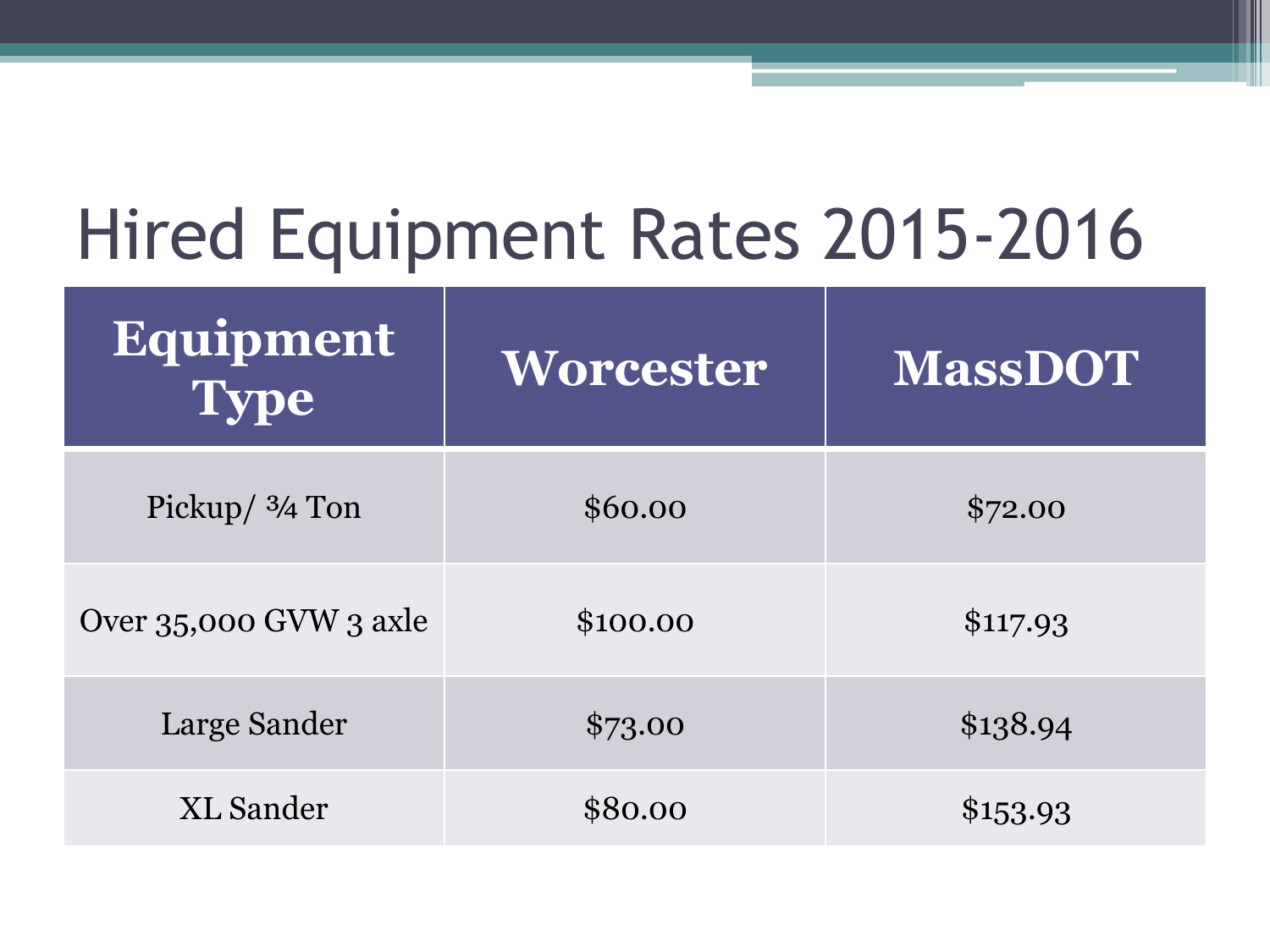## Vulnerability #2: Vacant Positions

- Recommendations
	- Prioritize Hiring
	- Continue Recruitment/Training Efforts
	- Adjust Starting Pay Step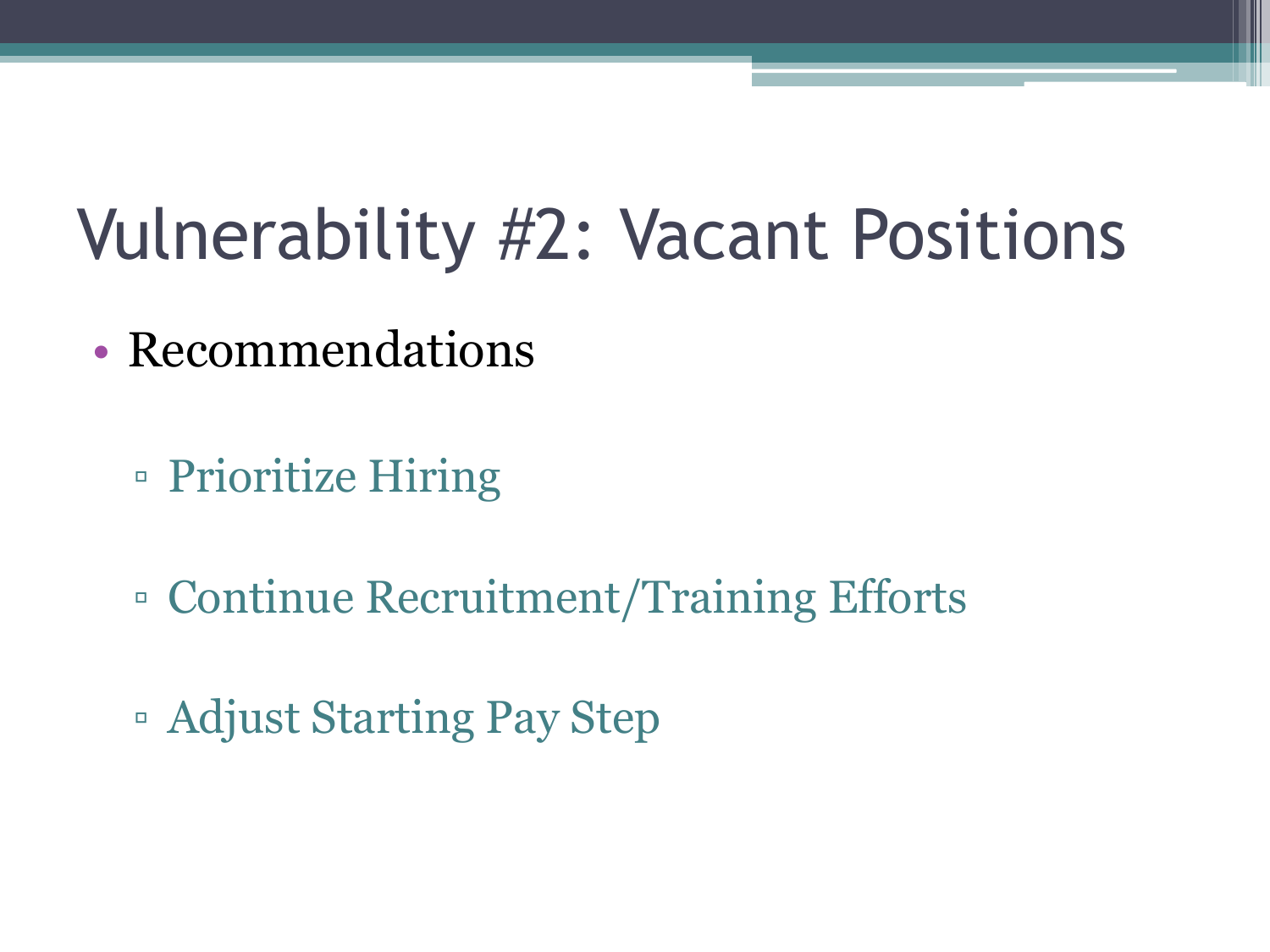## Vulnerability #3: Reliance on Old Methods

- Recommendations
	- Two new snow operations coordinators
	- Pre-treatment of main arteries
	- Additional staff attended training